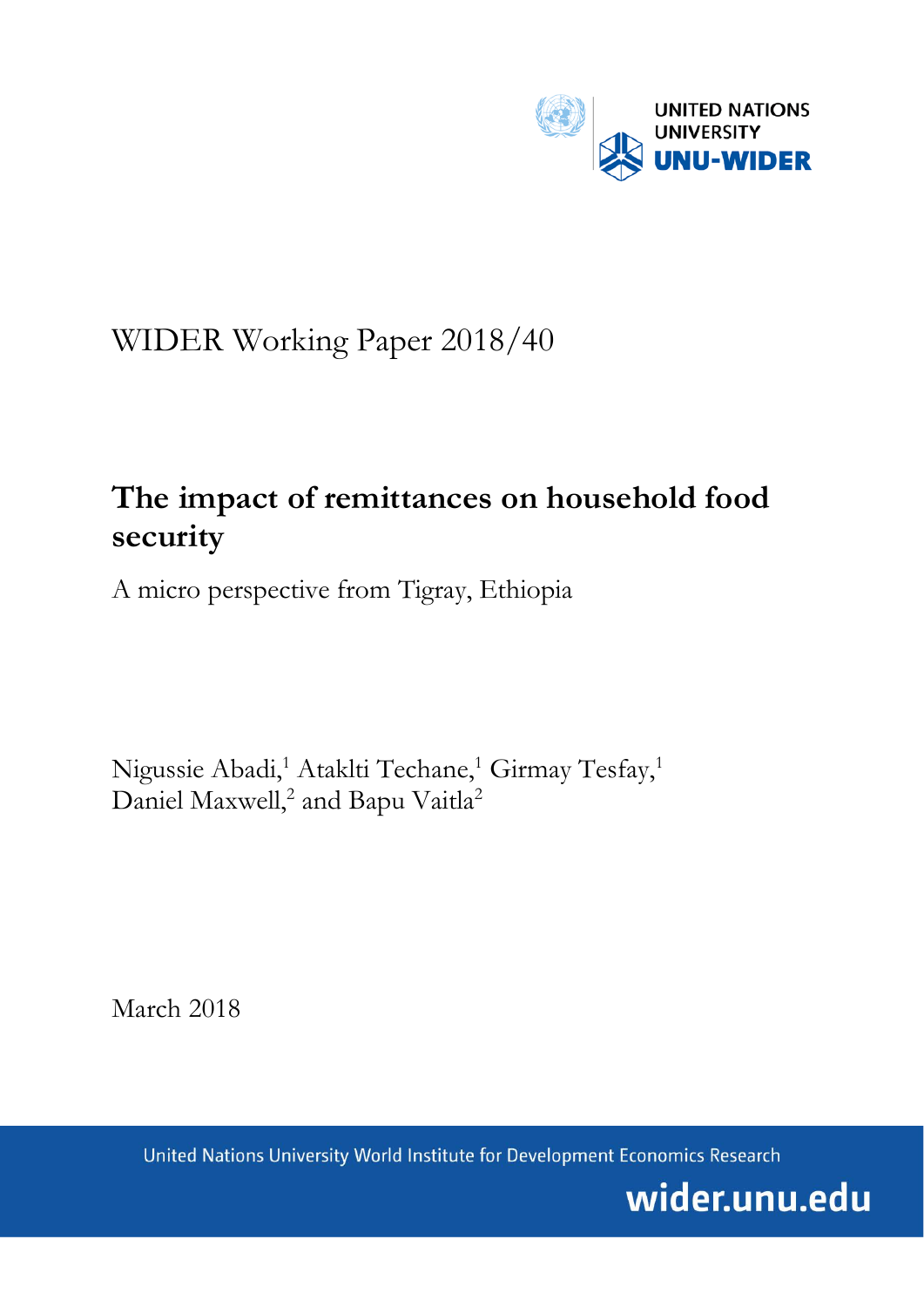**Abstract:** While the volume of remittances to developing countries has been growing significantly over the years, the impact of remittances on food security has not received much attention. To bridge the gap this paper has examined the impact of remittances on farm household's food security status, using a sample of 301 farm households from two livelihood zones of the Tigray Regional State of Ethiopia. The average treatment effect (ATT) results show that households with access to remittance have significantly lower Coping Strategy index (CSI), Reduced Coping Strategy index (rCSI) and Household Food Insecurity Access Scale (HFIAS) on average as compared to households without remittance income. However, there is no significant difference in the ATT effect of remittances on Food Consumption Score (FCS) between treated and control households. These findings suggest that remittances lower the frequency and the severity of coping strategies, and households with remittances have i) lower anxiety about not being able to procure sufficient food; ii) higher ability to secure adequate quality food; and iii) lower experience of insufficient quantity of food intake than those without remittance. Thus, it is imperative to include migration and remittances as important components of food security programs and food security policies in Ethiopia and should go beyond just food production measures, and include measures that help in generating adequate levels of effective demand via income growth or transfers policies.

**Keywords:** remittance, coping strategy, food insecurity access scale, PSM, Ethiopia

**Acknowledgements:** The authors gratefully acknowledge the financial support of the Swedish International Development Agency (SIDA). This support has spanned the period from 2010 to 2013 and has supported both the field data collection and the analysis presented in this paper.

We are grateful for the field teams that collected data during the survey that included Ataklti Techane, Bereket Gebre Medhin, Fisseha Gebre Tensae, Selam Yirga, Martha Tekle, Michael Gebre Hiwot, Kidane Hintsa, Lemelem Fitsum, Gebresselassie Hailu, Samson Hadgu, Haile Tewelde, Dawit G/ Her, and Ataklti Haile.

Many colleagues have provided helpful feedback on drafts or early conceptual and analytical puzzles, and we gratefully acknowledge the insights of participants at the African Economic Development conference 2014, Oxford University and WIDER Development Conference on 'Migration and mobility – new frontiers for research and Policy' in Accra, Ghana.

Copyright © UNU-WIDER 2018

Information and requests: publications@wider.unu.edu

ISSN 1798-7237 ISBN 978-92-9256-482-7 <https://doi.org/10.35188/UNU-WIDER/2018/482-7>

Typescript prepared by Ans Vehmaanperä.

Katajanokanlaituri 6 B, 00160 Helsinki, Finland

<sup>1</sup> Department of Natural Resource Economics and Management, College of Dryland Agriculture and Natural Resources, Mekelle University, Ethiopia, corresponding author: [nigussieabadi@yahoo.com;](mailto:nigussieabadi@yahoo.com) <sup>2</sup> Feinstein International Center, Tufts University, Somerville MA, USA.

This research study is released in connection with the WIDER Development Conference on 'Migration and mobility – new frontiers for research and policy', jointly organized with the African Research Universities Alliance (ARUA), on 5-6 October 2017 in Accra, Ghana.

The United Nations University World Institute for Development Economics Research provides economic analysis and policy advice with the aim of promoting sustainable and equitable development. The Institute began operations in 1985 in Helsinki, Finland, as the first research and training centre of the United Nations University. Today it is a unique blend of think tank, research institute, and UN agency—providing a range of services from policy advice to governments as well as freely available original research.

The Institute is funded through income from an endowment fund with additional contributions to its work programme from Finland, Sweden, and the United Kingdom as well as earmarked contributions for specific projects from a variety of donors.

The views expressed in this paper are those of the author(s), and do not necessarily reflect the views of the Institute or the United Nations University, nor the programme/project donors.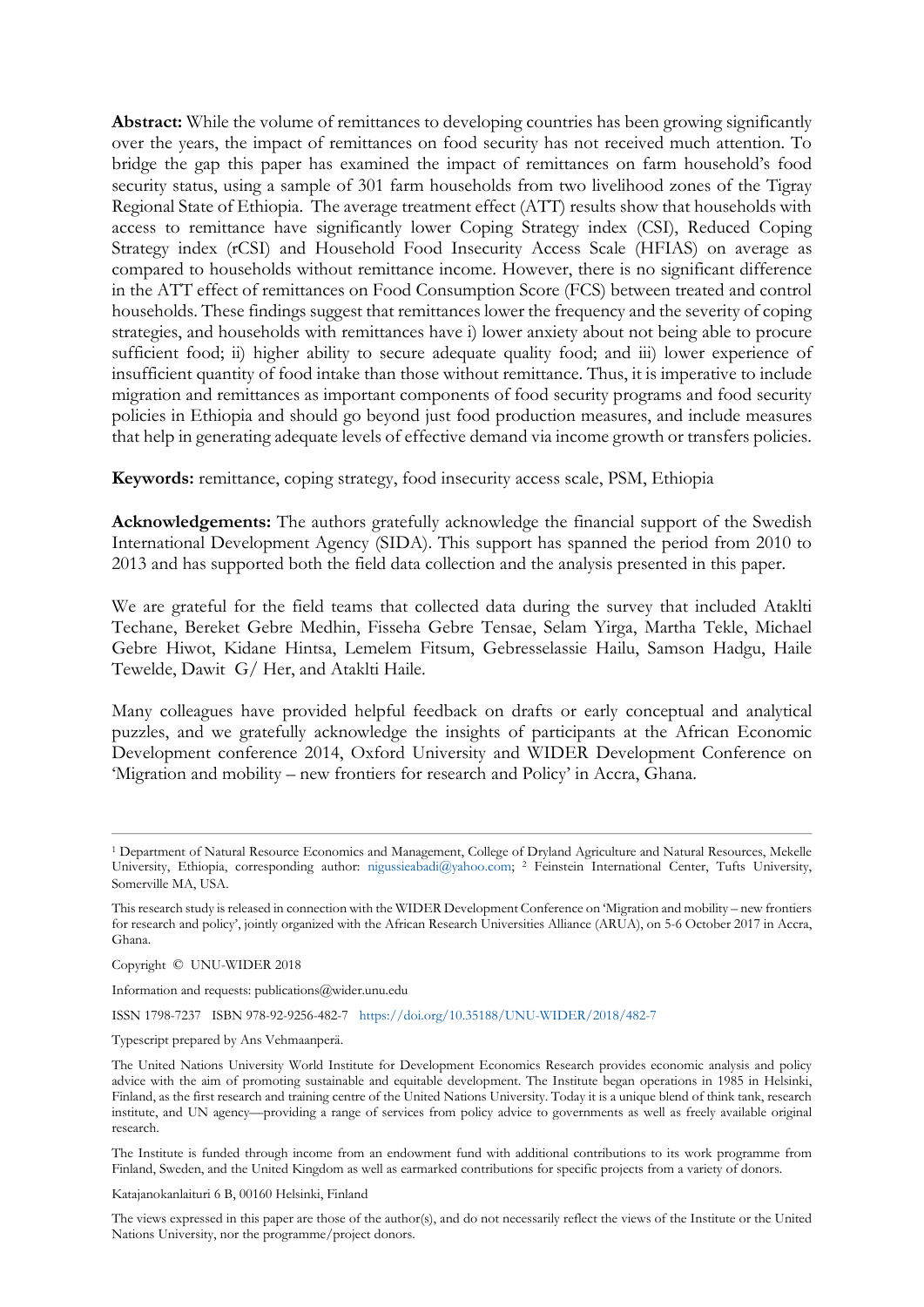#### **1 Introduction**

The inflow of remittances in developing countries (DCs) has increased dramatically since the 1990s, increasing from US\$ 325 billion in 2010, and has emerged as a most important source of private capital flows for dozens of these countries (World Bank, 2011). Ethiopia has experienced a similar trend. For example the World Bank ranks Ethiopia to be the 8<sup>th</sup> largest remittance receiver in sub-Saharan Africa in 2010, with an inflow of remittances reaching US\$ 387 million , to be compared with net Foreign Direct Investment inflows of US\$ 100 million and net Overseas Development Assistance (ODI) at US\$ 3.3 billion (World Bank, 2011). Not surprisingly, the potential impact of those flows on economic development has also generated considerable interest, both among academics and policy makers.

At the academic level, a number of recent works have explored the impact of remittances on poverty utilizing household consumption and expenditure surveys (HCES) for tracking the impact of remittances on poverty in developing countries (Adams and Page, 2005; Page and Plaza, 2006; Gupta et al., 2009), but this kind of measure is not typically used for rapid assessments in a dynamic contexts as the data are only updated every few years (Maxwell et al., 2013). For example, if remittances help to temporarily smooth consumption and incomes, their poverty impacts may be better captured through an explicit focus on this temporarily as part of poverty or food security measure, instead of restricting to annualized income or consumption (in which case temporary contributions do not always feature as significant). This suggests that there is still a need to increase our understanding about the specific roles of remittances for different strategies in different contexts. Interestingly, with the exception of Babatunde and Martinetti, (2010); Jimenez, (2009); INSTRAW, (2008); Quartey and Blankson, (2004); and Durand et al., (1996) there is no study to our knowledge that subjects to critical empirical scrutiny. Moreover, with the exception of Babatunde and Martinetti (2010), all of them are confined to issues of household food expenditure or calorie availability. This relative importance of rapid, accurate and cross-contextual indicators of food security and the relative dearth of attention given to it by researchers and policy makers alike raise the possibility of significant untapped potential for an improved role of remittances in developing countries, and a significant impact for high quality research that tackles the topic. Many critical questions remain: for example, what connection, if any, is there between remittances and food security indicators? Do remittances improve household food security? What are the characteristics of households receiving remittances? Answering these and other questions can enable us to develop recommendations that maximize the potential role of remittances in countries where there is pervasive poverty and food insecurity.

In fact, Babatunde and Martinetti (2010) in their study of Nigeria used an instrumental variables (IV) approach to investigate the impact of remittances on food security. Their results show that remittance income has a positive and significant effect on calorie supply, but has no effect on dietary quality, micro nutrient and child nutritional status. However, a major limitation of the IV approach is the difficulty in defining instruments in the estimation. In addition, the IV procedure tends to impose a linear functional form assumption, implying that the coefficients on the control variables are similar for treated (remittance households) and control (non-remittance) groups. However, this assumption may not hold, since the coefficients could differ (Jalan and Ravallion, 2003)

Thus by explicitly focusing on food security indicators, this study contributes to the existing literature by empirically examining whether remittances are really contributing to different measures of food security such as (1) Coping Strategy Index (CSI); (2) Reduced Coping Strategies index (rCSI); (3) Household Food insecurity and Access Scale (HFIAS); and (4) Food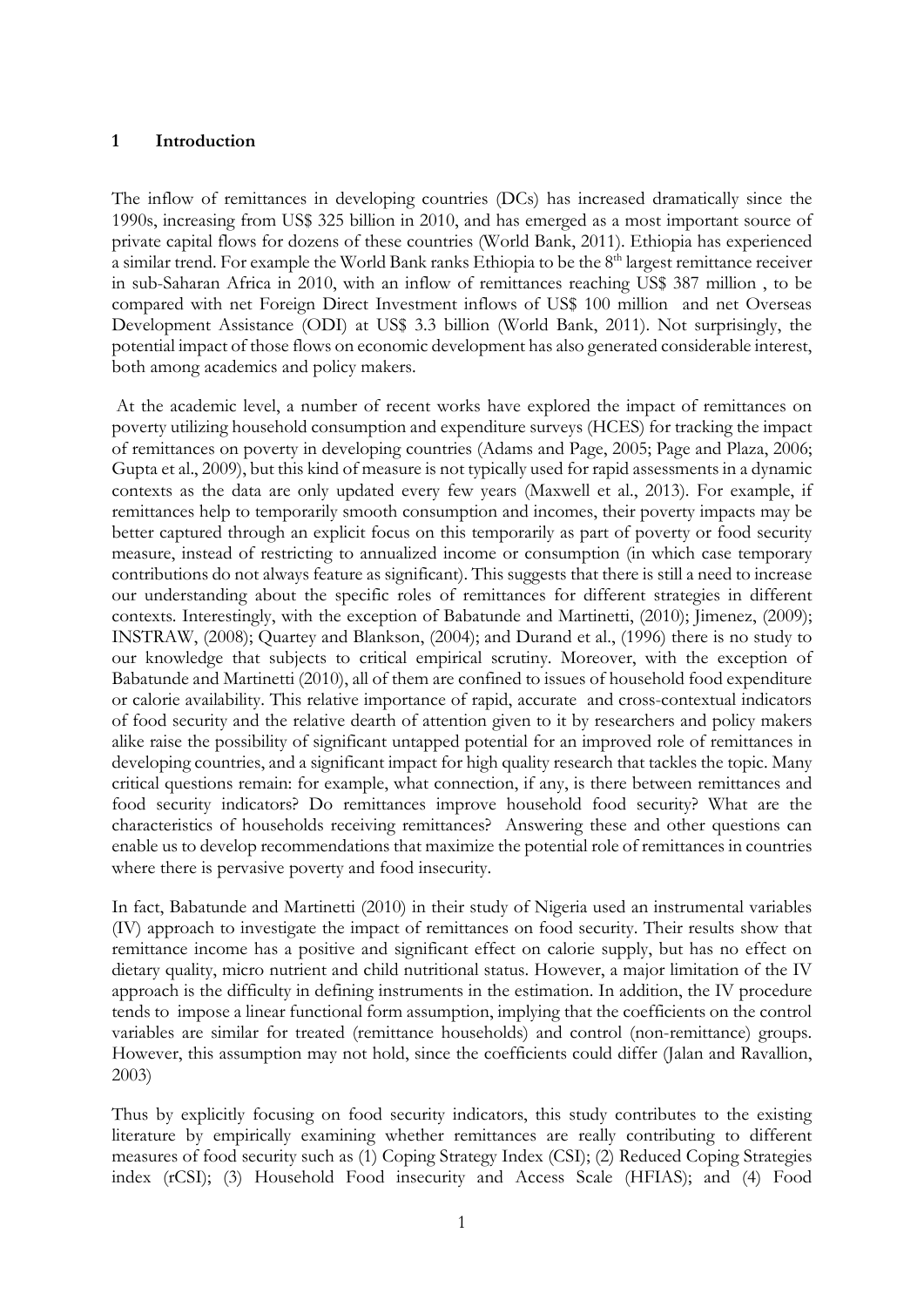Consumption Score(FCS) in two livelihood zones of Tigray regional state of Ethiopia based on household survey data collected by the authors as part of a SIDA funded project 'Livelihood changes overtime during 2011-2013'.

We employ the propensity score matching (PSM) method to control for self–selection that normally arises when remittance-recipient households are not randomly assigned. By explicitly considering the causal relationship between remittances and cross-contextual indicators of food security, this paper seeks to address counterfactual questions that may be significant in predicting the impacts of policy changes and framing our understanding of the potential for remittances to offer potential pathways out of food insecurity.

The remainder of the paper is organized as follows: Section 2 provides a review of related literature on remittances, poverty and food security. Section 3 discusses an overview of remittances in Ethiopia. Section 4 presents the data used in the empirical analysis. Section 5 outlines the empirical procedure. Section 6 discusses the empirical results, while the final section provides concluding remarks

## **2 Review of literature on remittances, poverty, and food security**

The impact of remittances on poverty and income distribution I, developing countries has been extensively investigated (see Adams, 1991; Stark et al., 1988) with mixed findings. While it is agreed that migration and remittances reduce poverty, the magnitude of poverty reduction varies on whether remittance is treated as 'potential substitute' or 'exogenous transfer'. Considering remittance as 'potential substitute', Brown and Jimenez (2008) for Tonga and Fiji argued that remittances had large impact in reducing poverty. However, the impact was smaller when they considered remittance as an 'exogenous transfer'. In the same way Zhu and Luo (2010) for Hubei province of China and Barham and Boucher (1998) for Nicaragua use remittance as a potential substitute to assess the impact on poverty and income distribution.

With regard to the impact of remittance on food security, a few empirical studies have looked into related linkages, but all of them are confined to issues of household food expenditure or calorie availability (Jimenez, 2009; INSTRAW, 2008; Quartey and Blankson, 2004; and Durand et al, 1996) and dietary quality, micronutrient consumption, and nutritional outcomes (Babatunde and Martinetti, 2010).

INSTRAW (2008), in a study on gender, remittances and development in the Philippines found that remittances contribute to the improvement in the food security of receiving households in addition to a significant change in food consumption patterns. Jimenez (2009) conducted a comparative analysis between remittance-receiving households and non-receiving households in the Tlapanala village of Mexico. Results of his analysis show that the consumption patterns do not differ significantly, but food consumption expenditures were higher in remittance-receiving households. In the same way Quartey and Blankson (2004) in their study of Ghana found evidence of increased food consumption among remittance-receiving households.

## **3 Overview of migration and remittances in Ethiopia**

A noticeable degree of out-migration in Ethiopia started in the 1970s following the revolution and political unrests afterwards. During the early days, migration was limited to the urban elite, especially the young and educated, who for political reasons sought refuge in Western countries.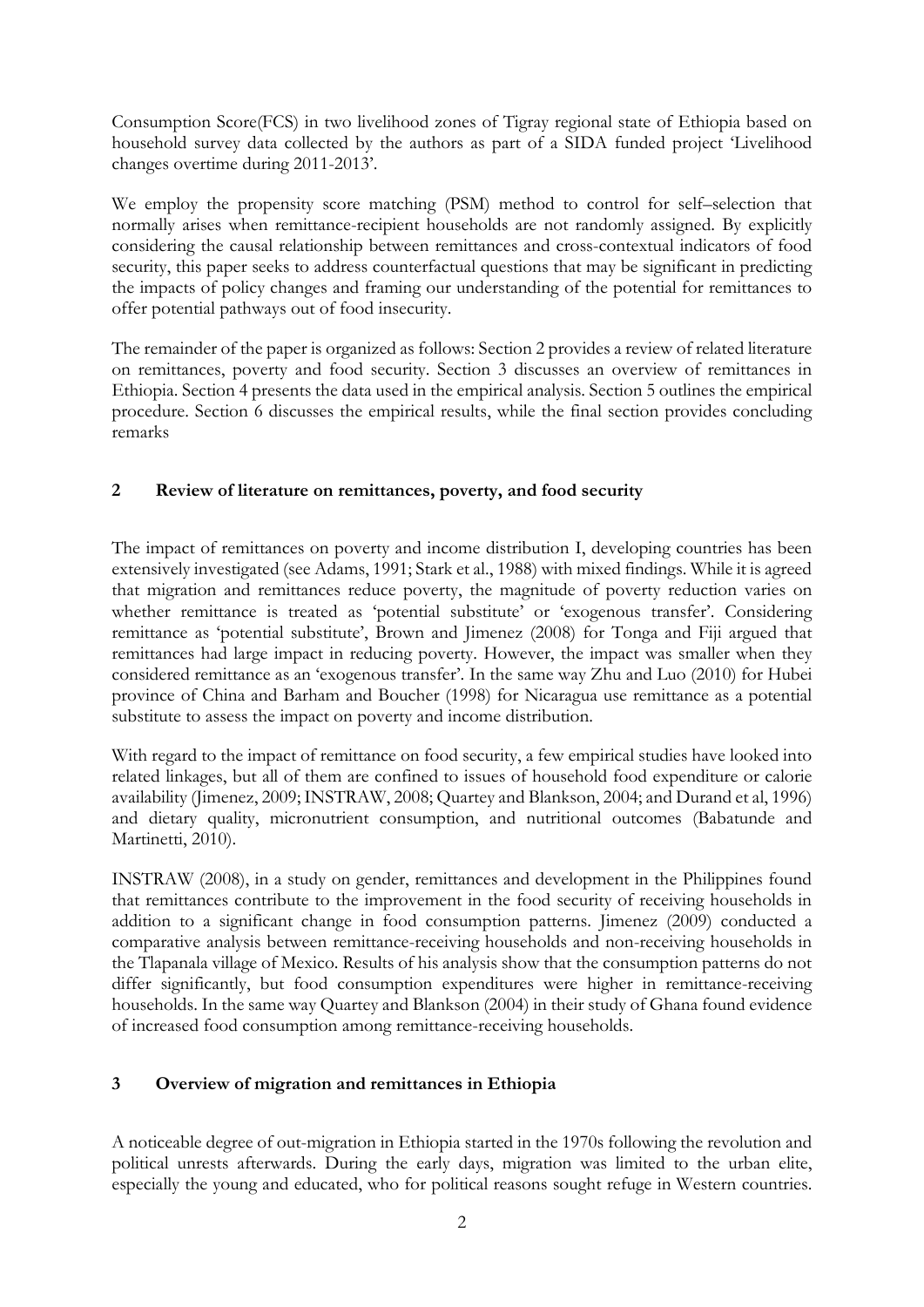Gradually, however, migration has become an aspiration of most urban people, mainly for economic reasons. After the mid-1980s, even rural peasants began flocking to the Middle East and the Gulf region in search of jobs and better pay. Currently, over two million Ethiopians are believed to reside abroad (Aredo, 2005). According to the World Bank's Migration and Remittances Fact book (2011), the top emigration destination countries for Ethiopians are Sudan, USA, Israel, Djibouti, Kenya, Saudi Arabia, Canada, Germany, Italy, and Sweden (World Bank, 2011).

Despite its large migrant population, Ethiopia has not fully tapped its potential and data on remittance flows is highly problematic (Geda et al., 2011). However, the World Bank ranks Ethiopia to be the  $8<sup>th</sup>$  largest remittance receiver in sub-Saharan Africa in 2010, with an inflow of remittances reaching US\$ 387 million, to be compared with net Foreign Direct Investment inflows of US\$ 100 million (World Bank, 2011).

In addition to international migration, Ethiopia also experiences one of the highest levels of internal migration and population distribution in Africa (RESAL, 1999) which is also a big source of remittance. Ethiopia's internal migration is largely an individual or family response to an adverse socio-economic, physical and political environment as well as direct government policy. In this context, the character, direction and volume of migration in Ethiopia in the last three decades have been shaped by political instability, decline or stagnation in the growth of the agricultural sector and government resettlement programs of the 1980s to tackle famine and attain food security (Mberu, 2006). An important aspect of Ethiopian internal migration is its association with urbanization and shortage of land especially for newly married young people as there was no land re-distribution since 1991.

Despite the large and increasing flow remittances, internal and international, very little is known about the impact that these remittances might have on the households and the country's economy as a whole (Andersson, 2011). In fact, few case studies such as Anderson (2011) and Aredo (2005) examined the impact of remittances on poverty, but to our knowledge there is no study that tries to investigate the impact of remittances on food security.

## **4 Data description**

The data for this paper come from the Livelihoods Change Over Time (LCOT) four-round panel survey conducted in two districts (woredas) of northern Ethiopia between August 2011 and February 2013 in collaboration with World Vision, a research partnership (funded by the Swedish International Development Agency (SIDA) between the Feinstein International Center and researchers at the College of Dryland Agriculture and Natural Resources, Mekelle University in Tigray). The overall objective of the LCOT panel survey is to assess household resilience in the face of an annually recurring shock: the 'hunger season' (for the details see Maxwell et al., 2013; and Vaitla et al., 2012).

The survey sample was stratified to represent the livelihood- and food-security related variables of two woredas: Tsaeda Amba (Eastern Tigray) and Seharti Samre (Southern Tigray). In each woreda, 150 households were selected, 75 from each of two kebeles (sub-district units). The sub-kebele (i.e., village- or kushet-level) sampling units were obtained by systematic selection with a random start. The probability of each sampling unit being selected was proportional to the village's size. Within the village, sampling of households was done by random selection of transects.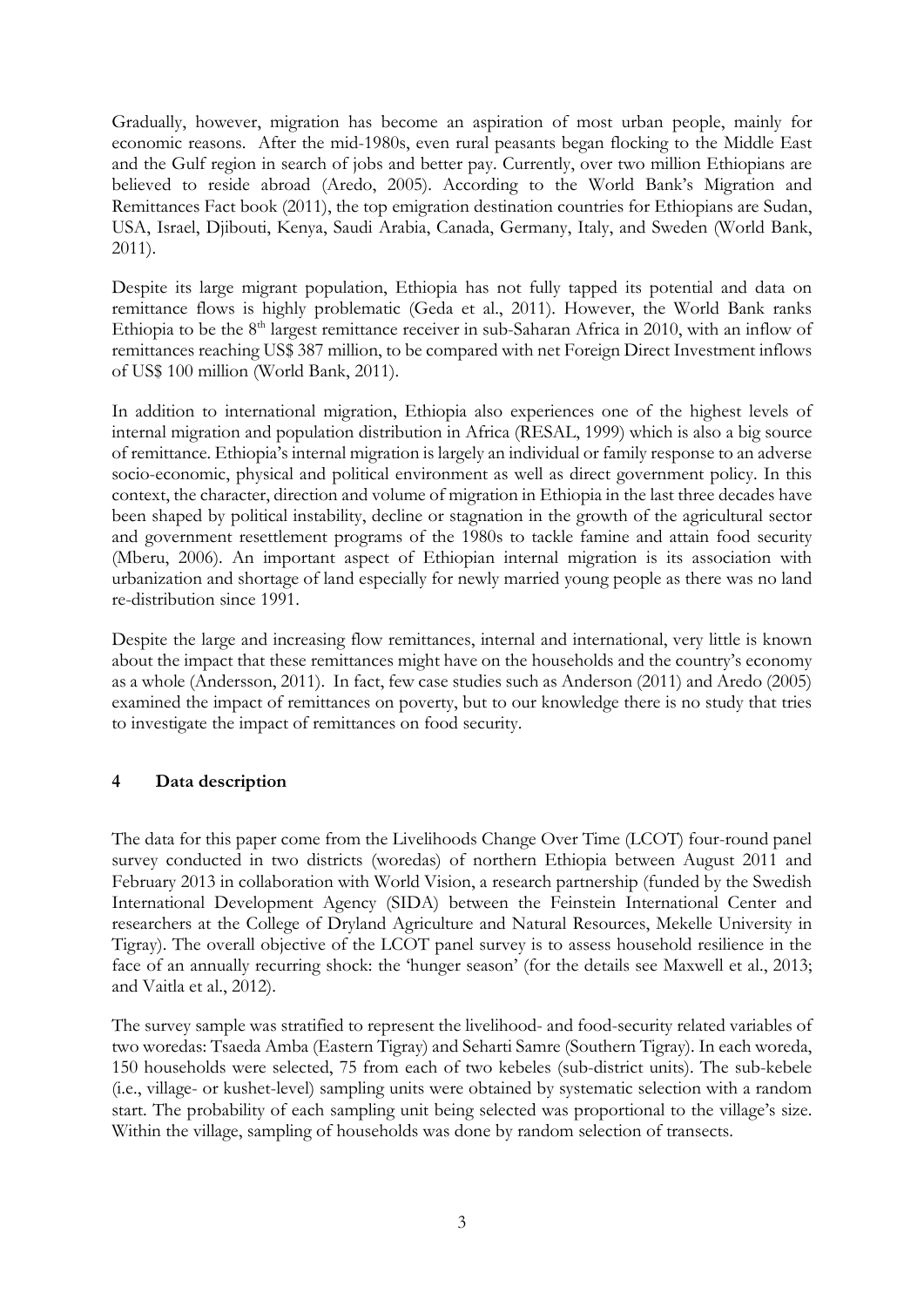

Source: Authors.

Each survey round not only gathers information on the situation prevailing at the time, but also asks retrospective questions about household decisions and experiences over the six-month period before the survey (i.e., since the last survey round) and, in the case of the food security measures, over the one month preceding the survey.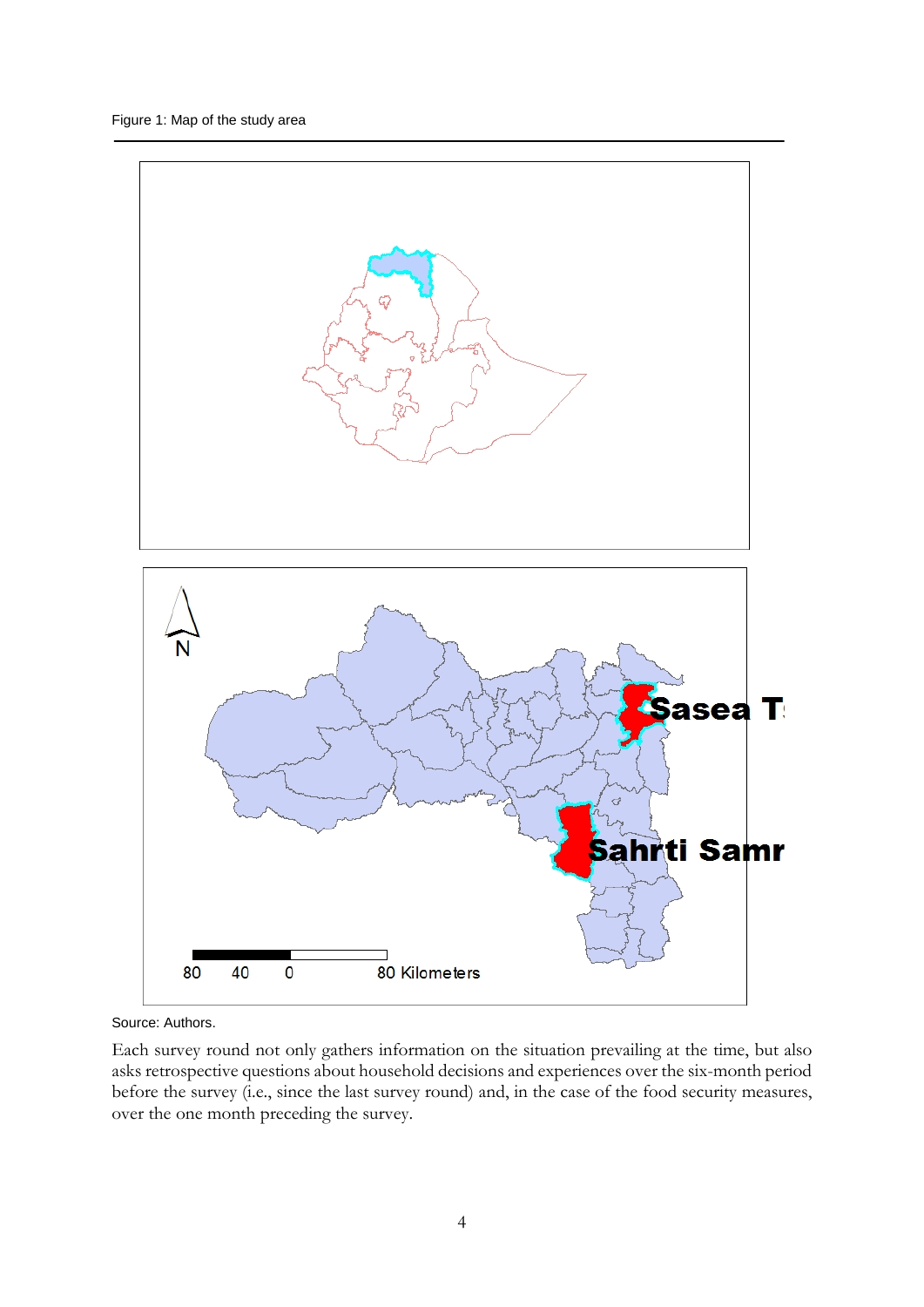#### **5 Empirical procedure**

One of the main challenges when estimating the causal effects of remittances on household food security measures is self-selection. There might be unobservable characteristics that affect both the probability that the household receives remittances (and migrates) and the outcome of interest. If selection into sending remittances is not a random decision, analysis of the effect of remittances on household food security will give biased estimates unless the problem of self-selection is addressed.

Previous studies have used a number of approaches to address selectivity into migration and remittance sending, including assuming selection on observables (e.g. Adams, 1989), parametric selection correction models (e.g. Barham and Butcher, 1998), instrumental variables (e.g. Mansuri, 2006; McKenzie and Rapport, 2010), and propensity score matching (Esquivel and Huuerta, 2007; Cox-Edwards et al., 2009). In this paper the last method is applied.

Propensity score matching is often used in a program evaluation setting, where the objective is to compare participant outcome with and without treatment. The method was first proposed as a way to reduce bias in estimation of treatment effects with observational data in the seminal work by Rosenbaum and Rubin (1983), and has become a popular method to measure the impact of economic policy interventions (Becker and Ichino, 2002). The idea is to first create an index that summarizes observable characteristics of the household into a propensity score index. The households are then divided into two groups, those who receive remittances and those who don't, and ranked according to their propensity score. Finally the households are matched with similar households from the other group. In this way households in the treatment group can be matched and compared with households from the control group who have similar characteristics in every aspect except that they don't receive remittances.

In equation form, our goal is to estimate the causal treatment effect following Andersson (2012).

$$
\tau_i = Y_{i1} - Y_{i0} \tag{1}
$$

Where  $Y_{i1}$  and  $Y_{i0}$  is the outcome with and without treatment respectively for household  $i$ .

Consider  $D = \{0,1\}$  to be a binary indicator where 1 equals being assigned into treatment and 0 means not being assigned treatment. The *Average Treatment Effects* (ATE) can be estimated through:

$$
\tau_{ATE} = E[Y_i | D_i = 1] - E[Y_i | D_i = 0]
$$
 (2)

ATE is hence the average difference between the treated households (in our context treated households are households who receives remittances) and the non-treated households. However, such comparison might not capture the true impact of the treatment if we have selection into treatment and there are other factors that are correlated with both treatment and some omitted variable that is affecting the outcome variable. A fundamental problem is that we can observe the outcome variable under either treatment or control for each household, but never both at the same time.

In this context, a preferred parameter to use instead of ATE is the *Average Treatment Effect on the Treated* (ATT), defined by:

$$
ATT = E[Y^1 | D = 1] - E[Y^0 | D = 1]
$$
 (3)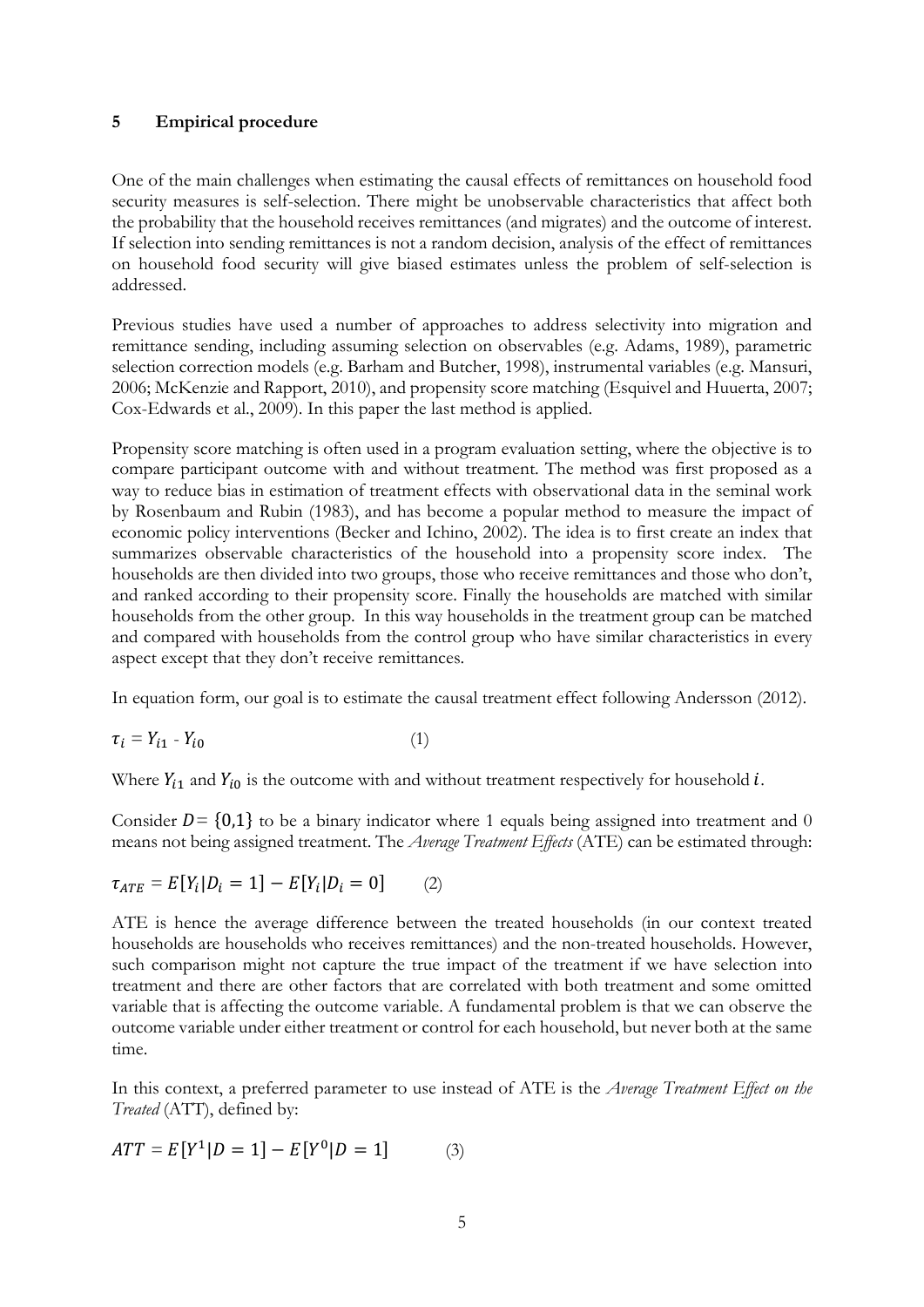Where  $E[Y^1|D = 1]$  is never observed. Replacing  $E[Y^0|D = 1]$  by the expected value of  $[Y^0|D = 0]$ , which is observable in ATE, would not give an accurate estimate as long as  $Y^0$  for the treated and comparison group systematically differs. The true parameter is only identified if:

$$
E[Y^0|D=1] - E[Y^0|D=0] = 0 \tag{4}
$$

As discussed above, this is not very likely to hold in non-experimental studies. Instead we rely on a matching approach in order to derive a counterfactual that enables us to match treated households with non-treated households with as similar characteristics as possible in order to reduce the bias from self-selection. The matching is made based on an index, *the propensity score,*  summarizing the pre-treatment characteristics of each household. The propensity score is the probability of assignment into treatment, $p(x)$ , conditional on a set of pre-treatment characteristics,  $X$ , so that

$$
p(x) = Pr[D = 1|X] = E[D|X]
$$
 (5)

There are a few restrictions that should be fulfilled when implementing the propensity score procedure. The conditional independence assumption (CIA) requires that the outcome variable is independent of treatment conditional on the propensity score. The balancing property theorem tells us that two households with the same predicted probability of being treated (i.e. receive remittances in this case) and belonging to two different groups (treated and non-treated) differ when it comes to the error term in the propensity score equation. The error term is furthermore approximately independent of the observed covariates. In other words, for balancing property to be satisfied, households with the same propensity score must have the same distribution of observable and unobservable characterstics irrespective of treatment status. The balancing property can be tested using a covariate imbalance test. Common support implies that analysis is only carried out when there are sufficient data. Hence, there is no extrapolation outside the range of the observed data points. It is therefore advisable to impose a common support restriction when estimating the propensity score in order to improve the quality of matches.

The propensity score can be estimated using any discrete choice model using observable characteristics to reduce the bias that is attributable to unobservable factors. The extent to which the bias is reduced depends on the quality of the conditioning variables (Becker and Ichino, 2002). In addition previous studies have shown that matching methods provide reliable estimates of impact provided that (1) the same data source is used for participants and non-participants (in this case households that receive remittances and that did not); (2) treated and controls have access to the same markets; and (3) the data include meaningful variables capable of identifying program participation and outcomes (Heckman et al., 1997).We believe that each of these criteria is satisfied in this study. All data come from the 2011 household survey, with the samples of treated and controls drawn from the same tabia to assure comparability of markets and local context. In addition, the diversity of variables we have chosen accomplishes this objective. Our observable characteristics include a rich set of household, community and village-level characteristics. Household characteristics control for differences in endowments such as productive assets and serve as a proxy for household wealth, which is likely to influence household's receipt of remittance. We also include community-level variables to take account of differences in economic opportunities available to households living in different communities. We add village-level dummies to control for natural, political, and economic differences across villages. This specification is consistent with previous empirical literature on the determinants of remittance (see for example Aredo, 2005; Andersson, 2012; Bohra-Mishra, 2011).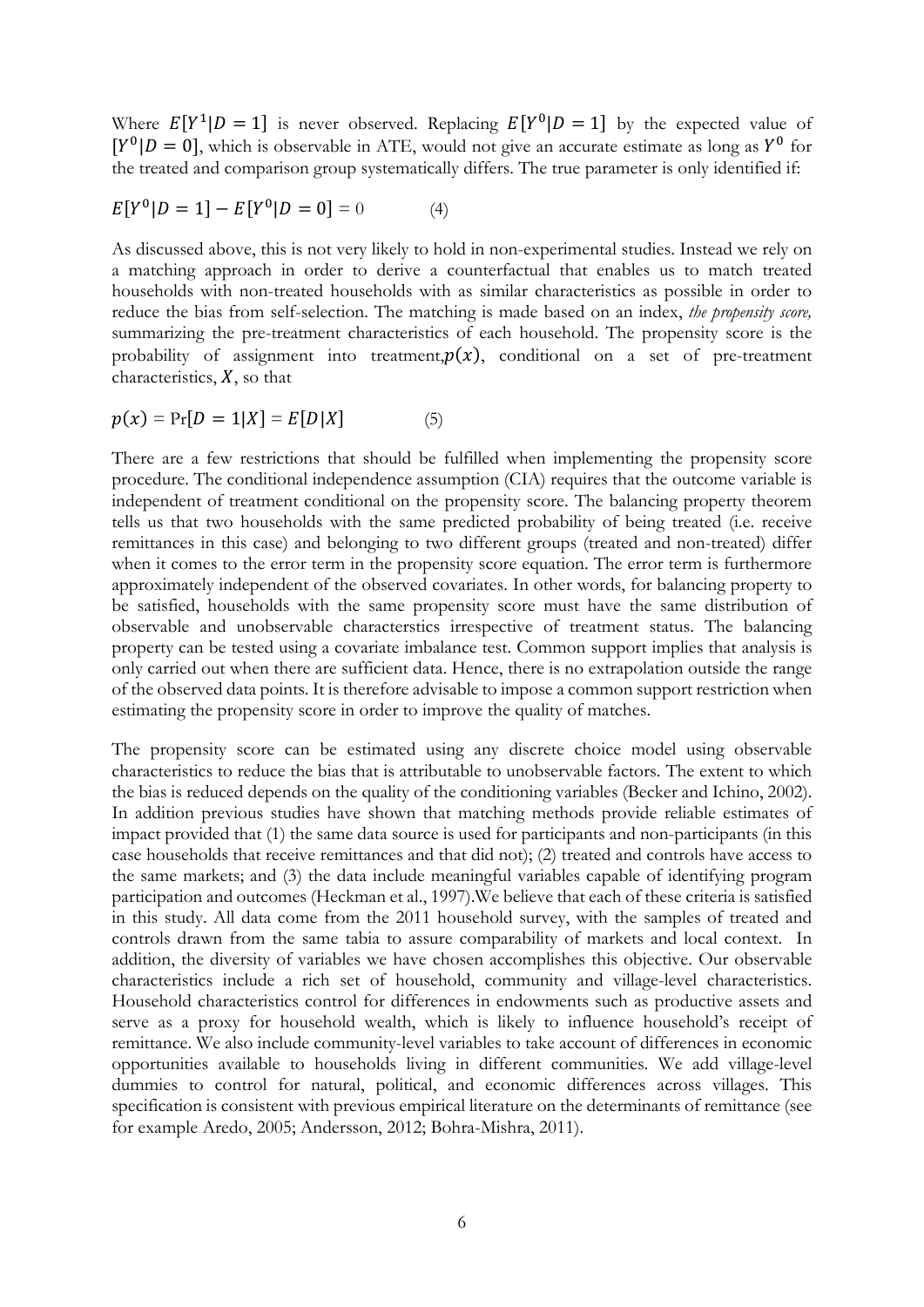Our interest is to disentangle the causal effect of migrant remittance on some outcome (food security indicators). Accordingly we calculate propensity scores using a standard probit (similar to the one described above) where the binary dependent variable represents the two alternatives that we want to compare, i.e. households receiving remittance and those that do not. Next we match treated and control groups with the same or similar propensity score (see Becker and Ichino (2002) for more details on the assumption behind estimation).

A number of matching algorithms have been suggested in the literature to match treated and control groups of similar propensity scores. The most widely employed algorithms include the nearest neighbors matching, calliper matching, and the kernel matching methods. In the first, the nearest matching estimators with replacement, we compare a treated (households with remittance) and controls group (non-remittance households) whose propensity scores are sufficiently close, by recognizing that it is impossible to obtain exact propensity scores for all pairings of treated and control households, and that a control household can be a best match for more than one treated household. In the second, we try Kernel matching. Rather than one treated with one control, we can use several controls, to act as the matches for a treated group. The idea is to calculate the average propensity score from a neighbourhood of propensity of several comparison members (non-remittance households), match this average propensity score to the propensity score of a treated (remittance households) and then proceed to obtain the average treatment effect in equation (3). We use kernel to test the robustness of the results. Finally, we take the difference in food security indicators between the matched treated and control groups and sum over all the differences between them.

#### **5.1 Outcome variables**

Given the multidimensional nature of food security, practitioners and policy makers have long recognized the need for a variety of means for measurement (Kennedy, 2003). Although there are different indicators of food security (food insecurity) which are well correlated, they tend to capture different elements of food insecurity. For example the coping strategy index (CSI) and the reduced coping strategy index (rCSI) tend to capture the element of quantity or sufficiency, the household food security access scale (HFIAS) captures a mix of sufficiency and physiological factors, while the food consumption score (FCS) capture quality, diversity and quantity as well (Vatilla et al., 2013). Accordingly we used these different indicators as outcome variables to investigate the impact of remittances defined by the authors as follows.

**Coping Strategies Index (CSI).** The Coping Strategies Index, developed by Maxwell (1996), looks at the behaviours exercised by households in order to cope with a food deficit. Questions about eleven types of behaviours—ranging from changes in dietary patterns to alternative strategies for obtaining food—and their frequency are asked of households, and the resulting score ranges from 0 to 108. The index combines the frequency and severity of coping strategies, so the higher the index score, the more food insecure the household is.

**Reduced Coping Strategies Index (rCSI).** Like the CSI, the reduced coping strategy (rCSI) index also combines the frequency and severity of coping strategies, so the higher the index score, the more food insecure the household is.

**Household Food Insecurity and Access Scale (HFIAS).** The HFIAS, developed by Coates et al. (2007), focuses on three dimensions of food access: anxiety about not being able to procure sufficient food, the inability to secure adequate quality of food, and the experience of insufficient quantity of food intake. Nine questions about these topics are used to calculate a score ranging from 0 to 27, with higher scores indicating greater food insecurity.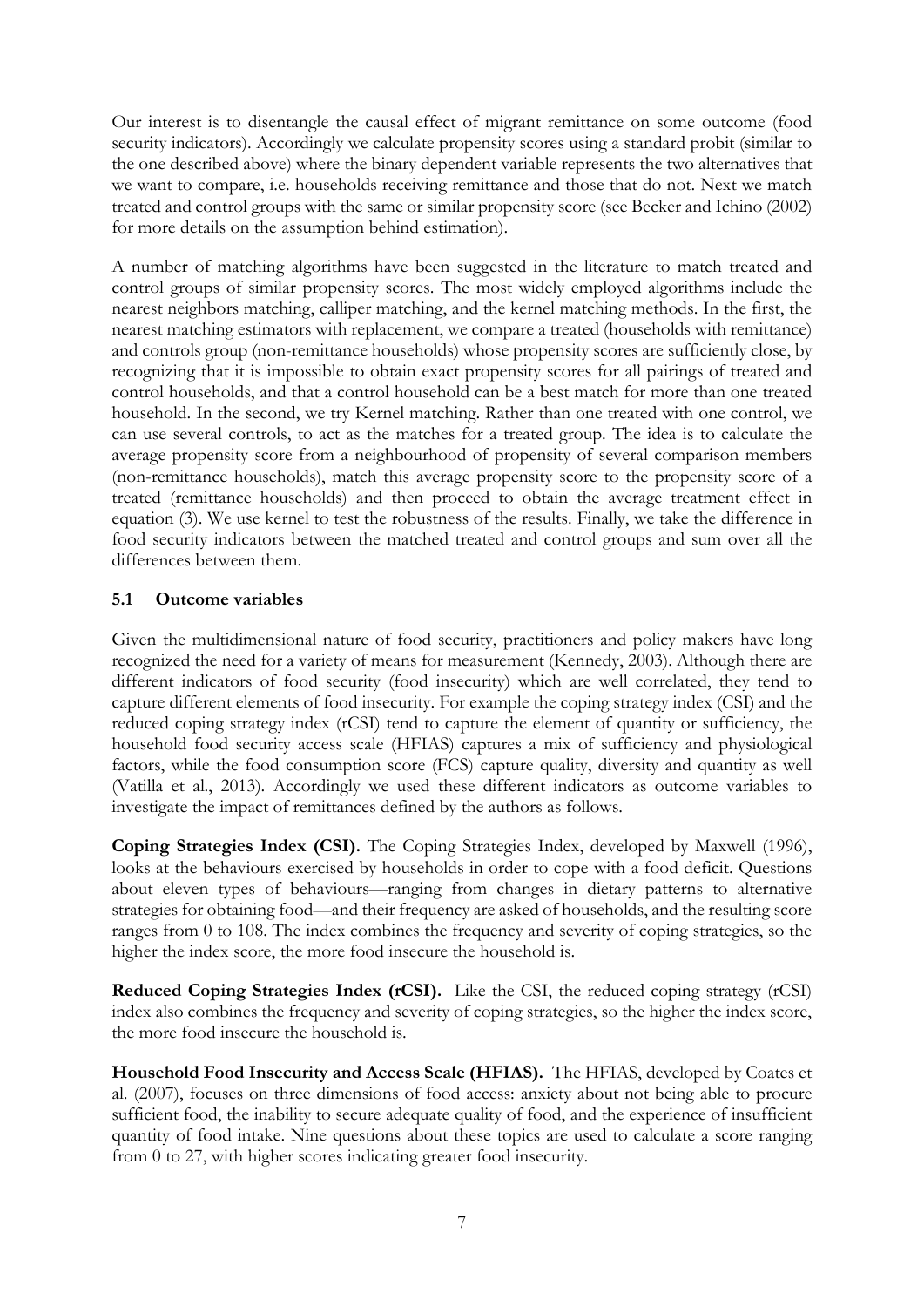Food Consumption Score (FCS). The Food Consumption Score is a measure of dietary diversity developed by the World Food Programme (Wiesmann et al. 2009, WFP 2008). It asks about frequency of consumption over the past month for cereals and tubers, pulses, vegetables, fruit, meat and fish, milk, sugar, and oil. The scale ranges from 0 to 64, with 0–12 considered poor food consumption, 12.5–20 considered borderline food consumption, and scores above 20 considered adequate food consumption. (Note that, unlike HFIAS and CSI, higher FCS indicates improved food security.)

## **5.2 Independent variables**

The first step in the analysis is to estimate the probability of receiving remittances, a function of individual and household characteristics. Table 2 presents the probit regression to determine which variables predict the probability of receiving remittances. The household-level variables include literacy, dependency ratio, family size, support network score, social participation score, aggregate impact of shocks, number of migrant household members, and value of productive asset owned, TLU and total planted land. Individual-level variables include age and gender of the household head.

The probability of receiving remittances is expected to be positively correlated with the number of migrant households, since the ability to send a remittance increases if there are more household members migrating to other areas. Receiving remittance is also expected to increase with household size, since it means more members to support. Dependency ratio is expected to influence the probability of access to remittances in one or the other way. Households with a relatively large number of dependents are often poor and resort to transfers. In this paper dependency ratio is arrived by taking the ratio of all household members under the age of 15 and above the age of 64 (considered dependents) to all household members between ages 15 and 64.

Household headship can influence the flows of remittance. Given the feminization of poverty which has been taking place over years in Ethiopia, the probability of getting access to remittances is expected to be higher with female-headed households as compared to conjugal households. The effect of age on access to remittance is accommodated by incorporating the age of the household head. Although it is difficult to predict the effects of age on remittance transfers on apriori grounds, it may be possible to expect that remittances are more accessible to the elderly than the young.

## **6 Results and discussion**

## **6.1. Descriptive statistics results**

Table 1 presents the definitions and sample statistics of the variables used in the analysis. Also presented in the tables are differences in means of the variables used in the matching analyses along with their significance levels. The significance levels suggest that there are some differences between treated and control households with respect to household and outcome variables. With regard to the outcome variables, there appear to be statistically significant differences in household coping strategy index (CSI), reduced coping strategy index (rCSI), and household food insecurity access scale (HFIAS).

There are also significant differences in family size, total planted land, and TLU between treated and control households.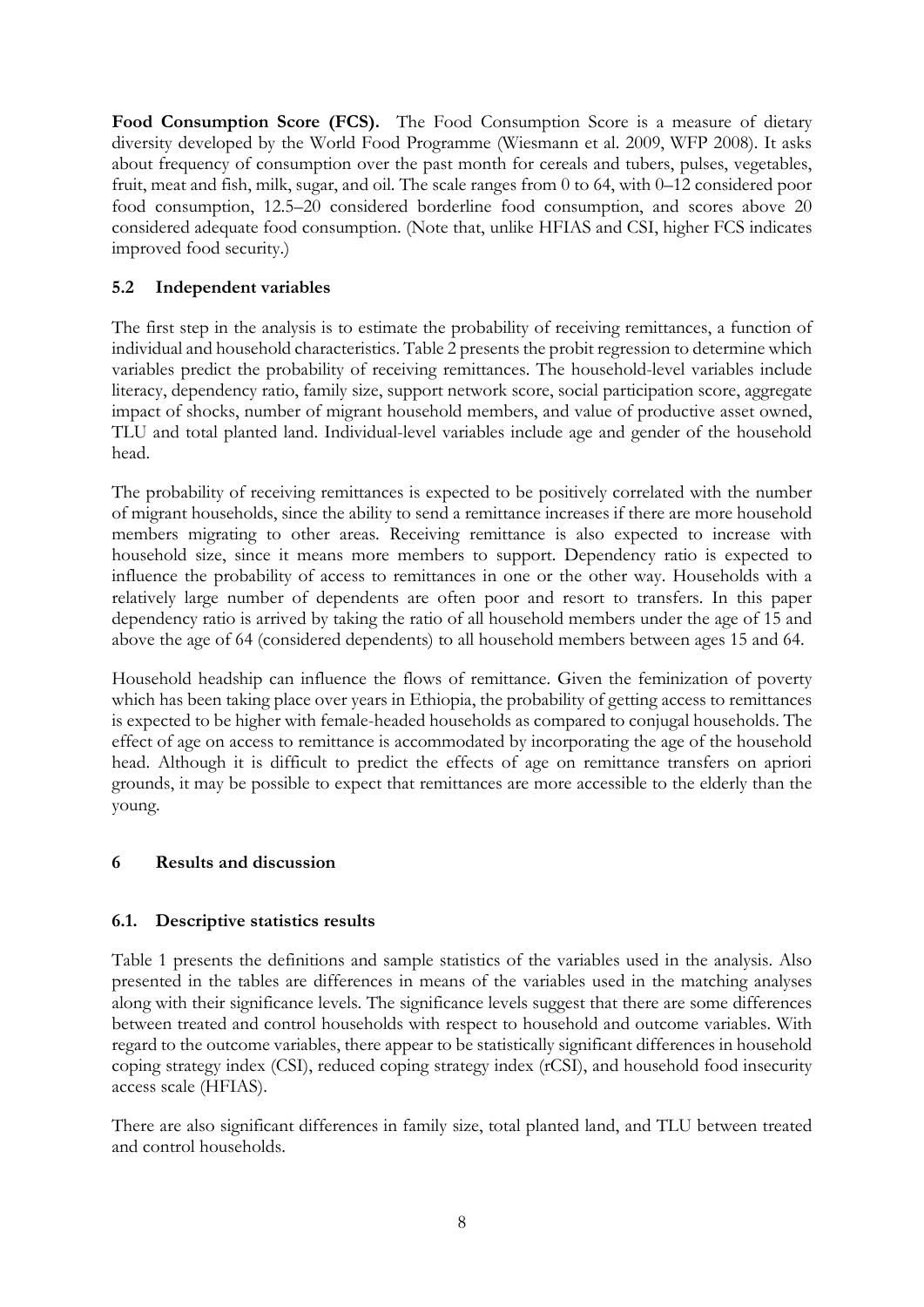The findings from this section that simply compare mean differences in the outcome variables and other household variables between treated (household that receive remittance) and control groups (non-receivers of remittance) suggest that treated households are generally better off than control groups. Given that the comparisons of mean differences do not account for the effect of other characteristics of farm households, they may confound the impact of migrant remittances on food security status with the influence of other household characteristics. Multivariate approaches that account for selection bias arising from the fact that treated and control groups may be systematically different are essential in providing sound estimates of the impact of migrant remittance on food security indicators. The independent variables used in the probit regression models to predict the propensity scores were based on past research on determinants remittance transfers (Aredo, 2005; Andersson, 2012; Bohra-Mishra, 2011)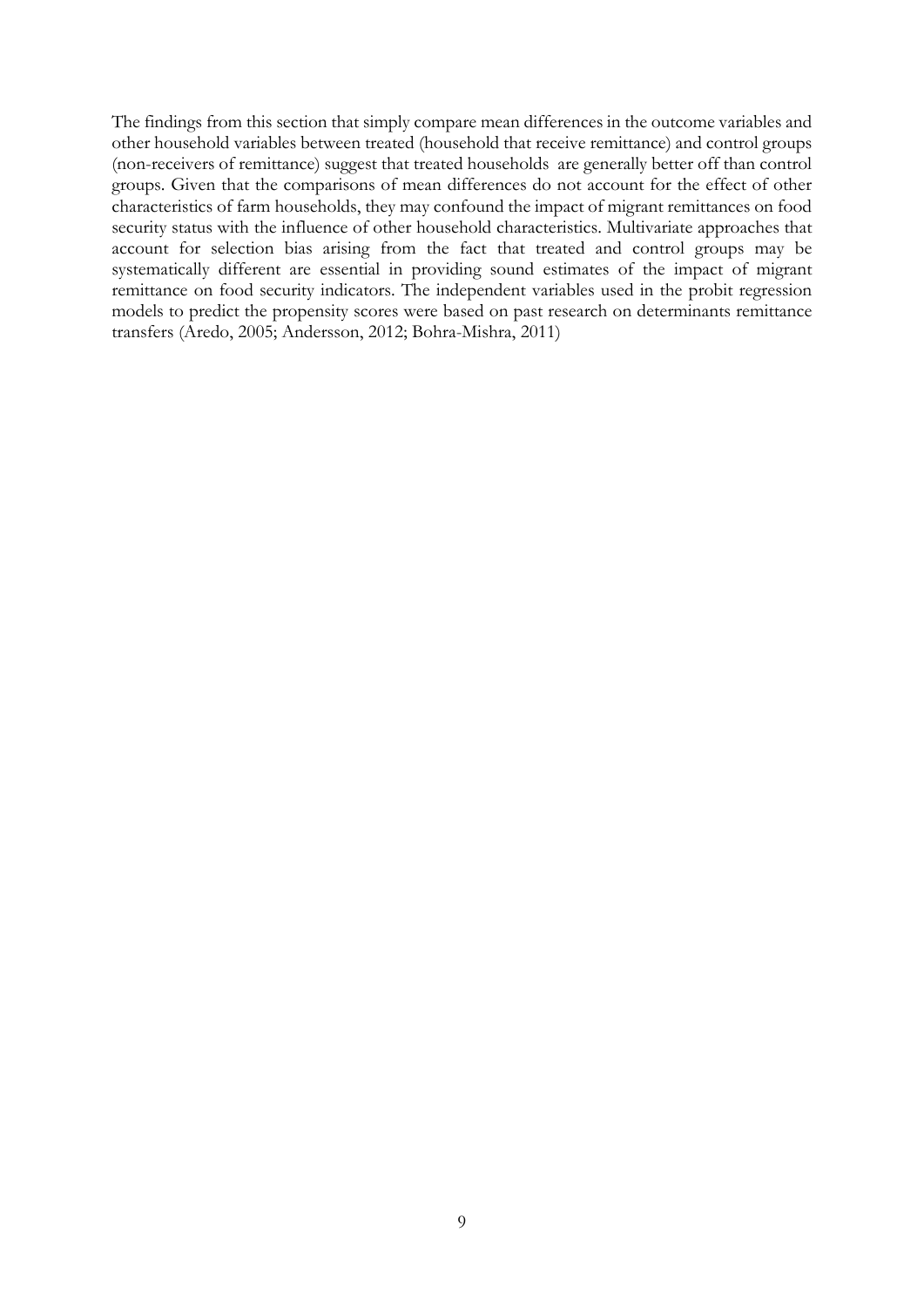Table1: Descriptive statistics for outcome variables, all samples and by remittance status

| Variable definition                                | All Households<br>$(n=300)$ | Remittance<br>households<br>$(n=53)$ | Non-Remittance<br>households (n=<br>247) | T-value    |
|----------------------------------------------------|-----------------------------|--------------------------------------|------------------------------------------|------------|
| <b>Outcome Variables</b>                           |                             |                                      |                                          |            |
| Coping Strategies index (CSI)                      | 15.1(0.75)                  | 11.6(1.32)                           | 15.8(0.86)                               | $0.033**$  |
| Reduced Coping Strategies index (rCSI)             | 8.10(0.39)                  | 6.58(0.78)                           | 8.42(0.44)                               | $0.072*$   |
| Household Food Insecurity and Access Scale (HFIAS) | 7.91(0.30)                  | 6.57(0.67)                           | 8.19(0.33)                               | $0.038**$  |
| Food Consumption Score (FCS)                       | 27.7(0.59)                  | 28.9(1.19)                           | 27.4(0.66)                               | 0.325      |
| <b>Independent Variables</b>                       |                             |                                      |                                          |            |
| Age of Household head in years                     | 42.8(0.90)                  | 45.1(2.50)                           | 42.7(0.95)                               | 0.229      |
| Sex of Household Heads (=1 if male, 0, otherwise)  | 0.76(0.02)                  | 0.69(0.06)                           | 0.77(0.03)                               | 0.167      |
| Family size of the household                       | 5.73(0.14)                  | 4.80(0.33)                           | 5.94(0.15)                               | $0.002***$ |
| Dependency ratio                                   | 1.17(0.54)                  | 1.10(0.14)                           | 1.18(0.06)                               | 0.541      |
| Education of the household head in years           | 1.60(0.07)                  | 1.50(0.20)                           | 1.60(0.08)                               | 0.511      |
| Total planted land in Tsimdi (equals 0.25 hectare) | 4.58(0.30)                  | 3.29(0.66)                           | 4.85(0.34)                               | $0.048**$  |
| Support network score (Suppnet)^^^^                | 4.38(0.25)                  | 3.94(0.54)                           | 4.47(0.29)                               | 0.424      |
| Social Participation score (Socpart) MM            | 5.65(0.22)                  | 5.13(0.55)                           | 5.76(0.24)                               | 0.279      |
| Ownership of livestock in TLU                      | 1.77(0.09)                  | 1.40(0.18)                           | 1.87(0.11)                               | $0.067*$   |
| Value of Productive asset (prodasb)                | 1074.9(136)                 | 749.7(134)                           | 1145.7(163.1)                            | 0.268      |
| Number of migrant households                       | 0.42(0.03)                  | 1.00(0)                              | 0.29(0.03)                               | $0.000***$ |
| Aggregate Shock impact (disimpct) MM               | 20.2(0.31)                  | 20.1(0.78)                           | 20.2(0.78)                               | 0.840      |

Notes: Significant level: \*\*\* =  $1\%$ ; \*\* =  $5\%$  and \* =  $10\%$ .

^^^^ for details of measuring suppnet , socpart and disimpct refer to Vaitla et al., 2012)

Source: Authors calculations.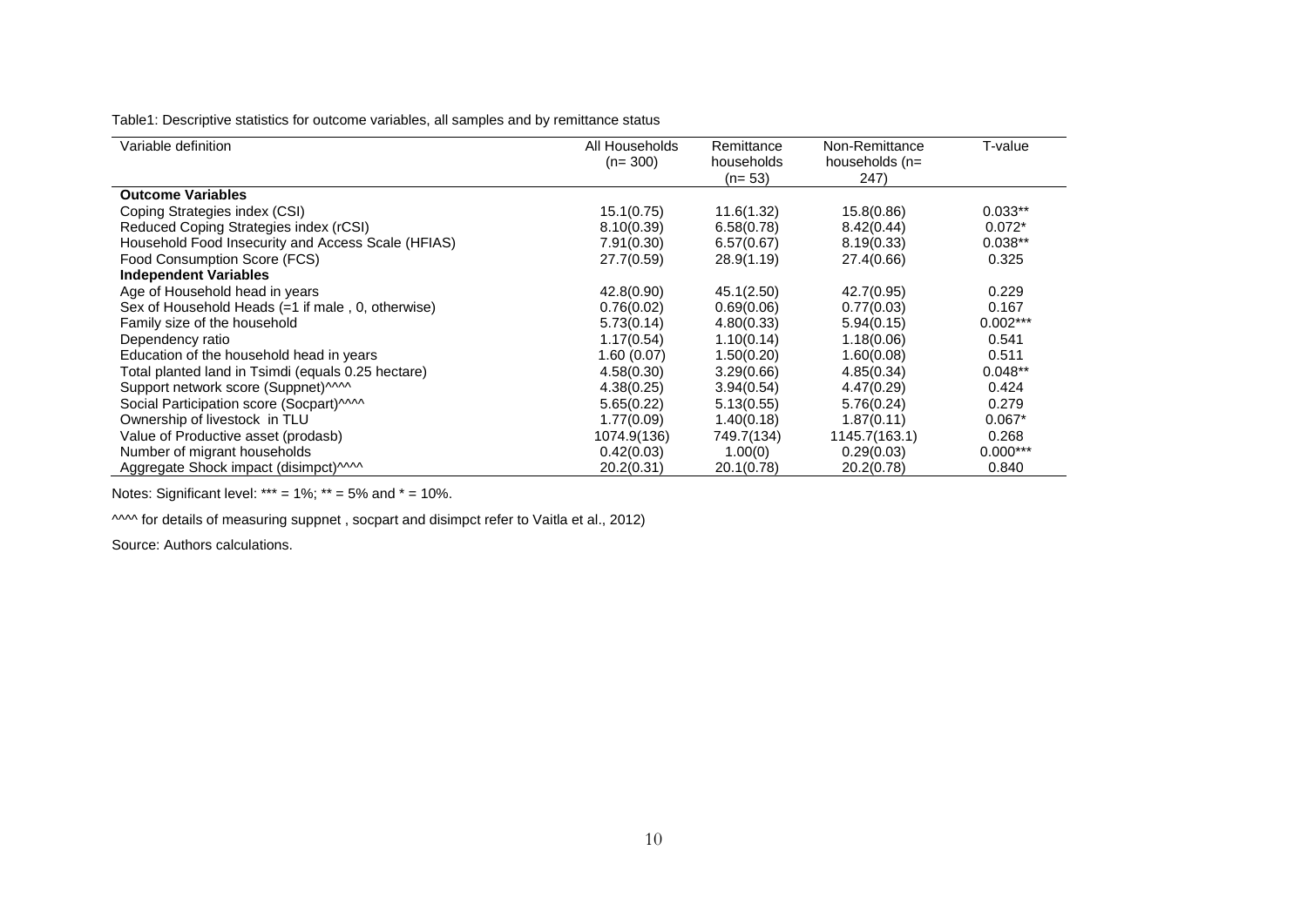#### **6.2 The propensity score estimation results**

The propensity scores which were estimated with a probit model are reported in table 2. Propensity scores help as a device to balance observed distribution of covariates across the treated and untreated groups (Lee, 2008). A detailed interpretation of the propensity score estimates is not undertaken in this study. However, the results shown in table 2 indicate that most of the variables included in the estimators have the expected signs.

| Dependent Variable : Remittance (1/0)              |             |                       |            |  |
|----------------------------------------------------|-------------|-----------------------|------------|--|
| Variable name                                      | Coefficient | <b>Standard Error</b> | P- Value   |  |
| Age of Household head in years                     | $-0.002$    | 0.006                 | 0.744      |  |
| Sex of Household Heads (=1 if male, 0, otherwise)  | 0.259       | 0.247                 | 0.295      |  |
| Family size of the household                       | $-0.093$    | 0.049                 | $0.057**$  |  |
| Dependency ratio                                   | $-0.006$    | 0.110                 | 0.958      |  |
| Education of the household head in years           | 0.124       | 0.119                 | 0.297      |  |
| Total planted land in Tsimdi (equals 0.25 hectare) | $-0.027$    | 0.027                 | 0.312      |  |
| Support network score (Suppnet) MM                 | 0.007       | 0.025                 | 0.773      |  |
| Social Participation score (Socpart) MM            | 0.005       | 0.028                 | 0.851      |  |
| Ownership of livestock in TLU                      | 0.025       | 0.093                 | 0.784      |  |
| Number of migrant households                       | 0.763       | 0.109                 | $0.000***$ |  |
| Aggregate Shcok impact (disimpct) MM               | $-0.018$    | 0.019                 | 0.355      |  |
| Value of productive Asset(prodasb)                 | $-0.000$    | 0.000                 | 0.587      |  |
| Constant                                           | $-0.093$    | 0.049                 | 0.154      |  |
| Number of observations                             | 299         |                       |            |  |
| Pseudo $R^2$                                       | 0.24        |                       |            |  |
| LR-chi-square                                      | 67.99***    |                       |            |  |
| Log likelihood                                     | -150.69993  |                       |            |  |

Table2. Estimation of propensity score: Probit model

Notes: \* significant at 10%; \*\* significant at 5%, \*\*\* significant at 1 %

Source: Authors calculations.

The density distribution of the propensity score for treated and control variables show a good overlap (see figure 2-5), suggesting that the common support condition is satisfied. The bottom half of the graph shows the propensity score distribution for the control (nonremittance) households, while the upper half refers to the treated (remittance) households.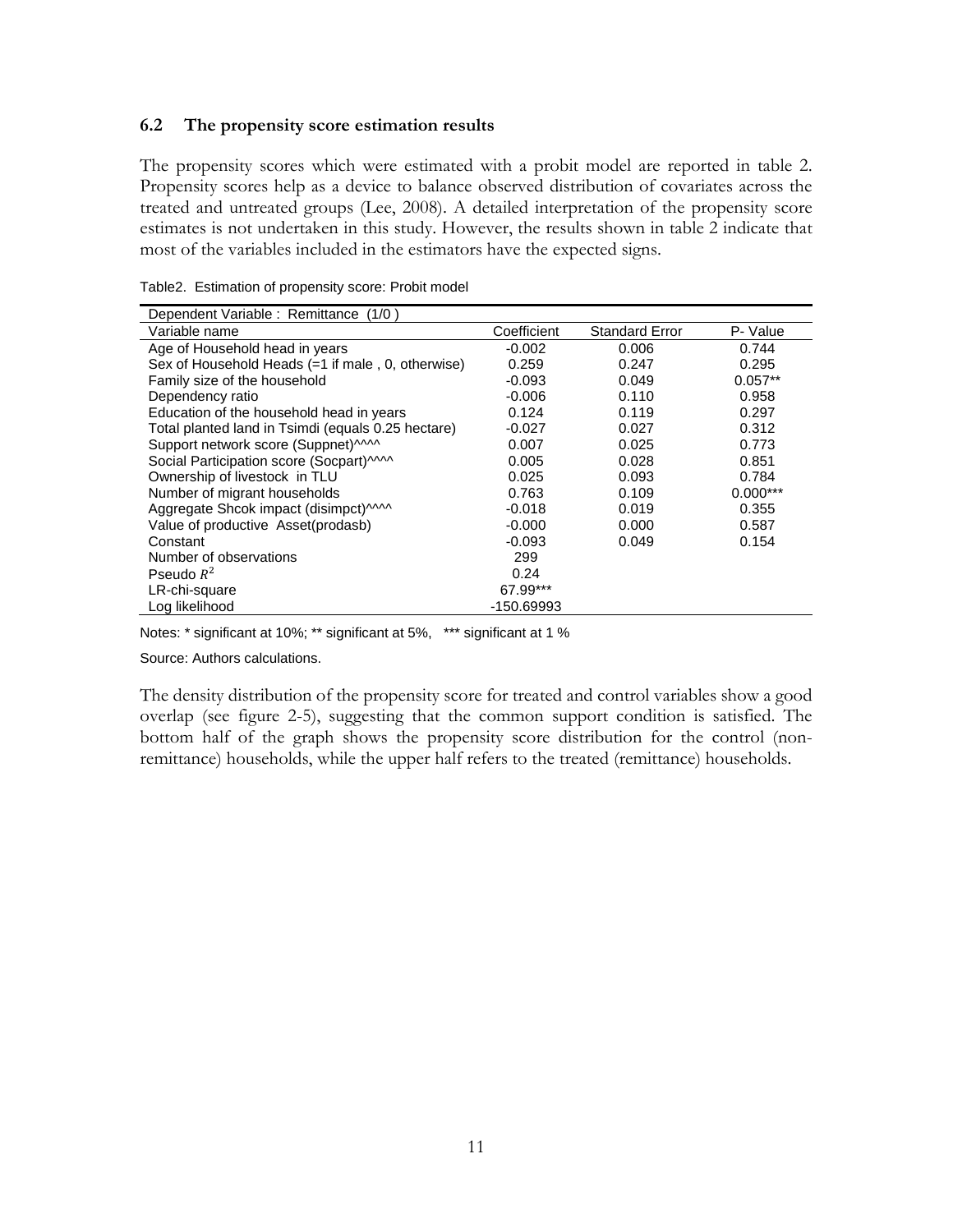Figure 2: Coping Strategy index (CSI)



Source: Authors:

Figure 3: Reduced Coping Strategy Index (rCSI)



Source: Authors.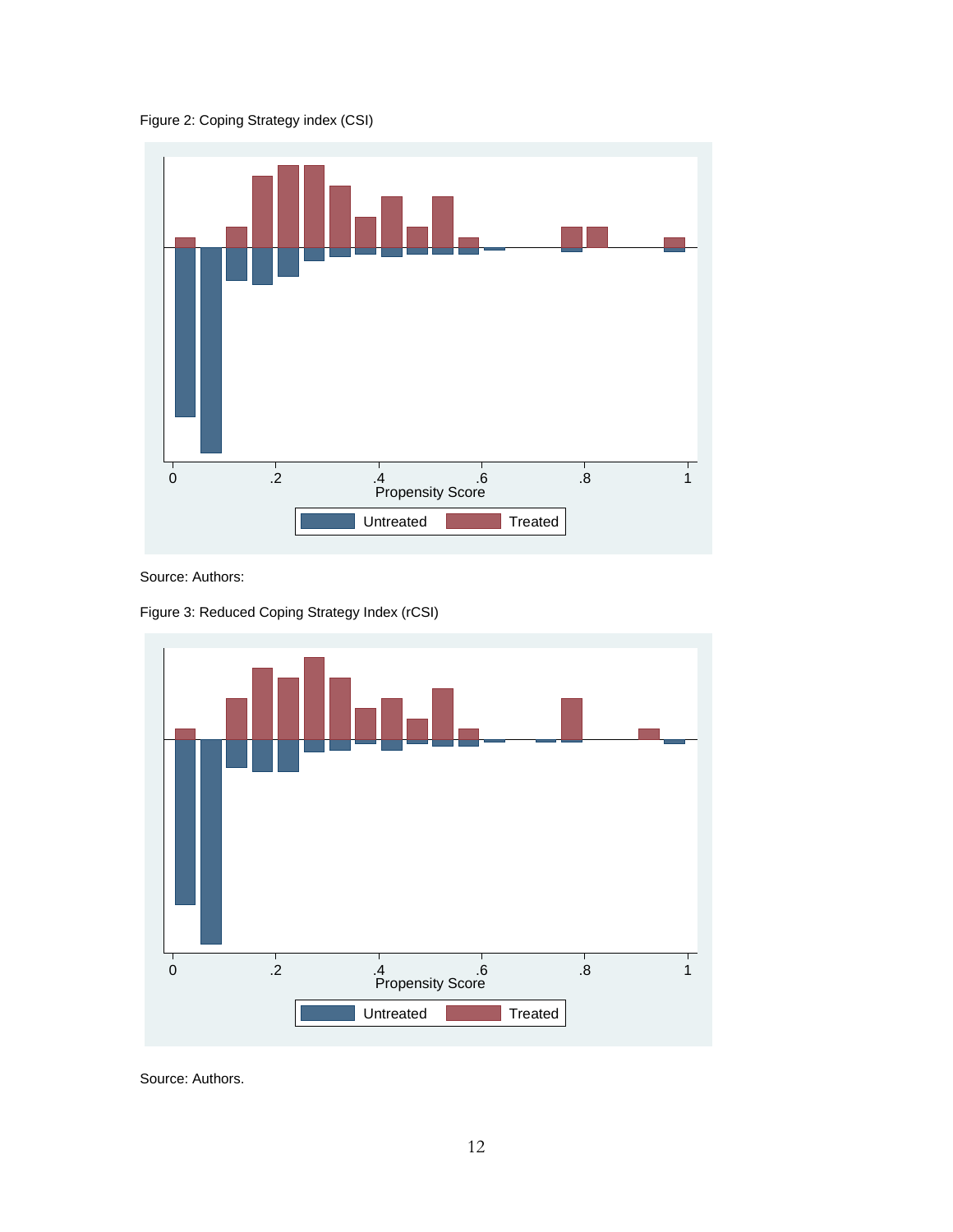

Figure 4: Household Food Insecurity Access Scale (HFIAS)

Source: Authors.

Figure 5: Food Consumption Score (FCS)



Source: Authors.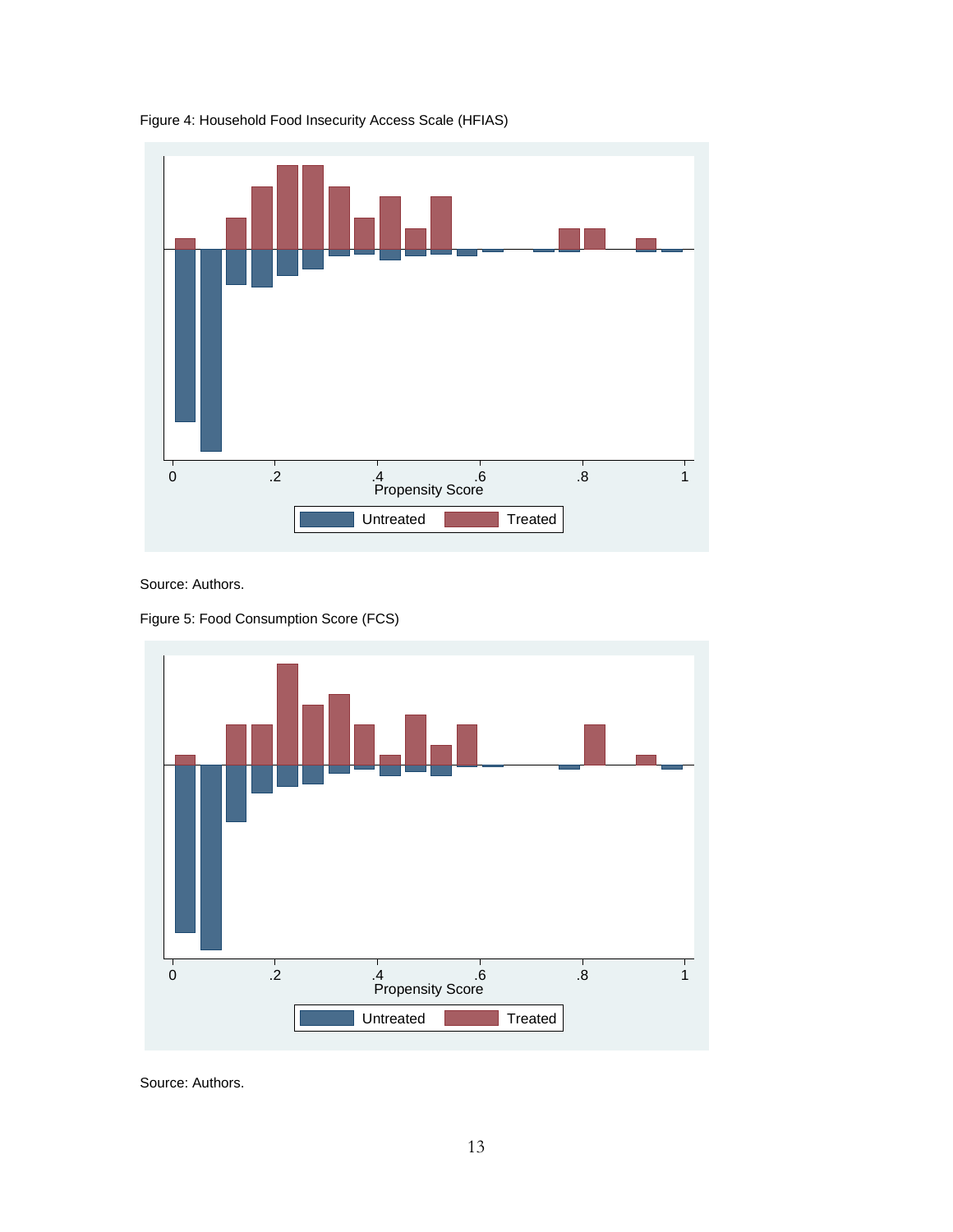Table 3 demonstrates how matching restricts the control sample in order to increase the similarity of the sub-sample of control cases that are directly compared with treated cases, in order to estimate the consequences of treatment. The same table also presents the balancing information for the propensity scores and for each covariate before and after matching. We used the standardized bias differences between treatment and control samples as a convenient way to quantify the bias between the treatment and control samples. In many cases we found that sample differences in the unmatched data significantly exceed those in the samples of the matched cases. The process of matching thus creates a high degree of covariate balance between the treatment (remittance households) and control groups (non-remittance households) that are used in the estimation procedure.

|                         |           | Mean           |         | % reduction |               | t-test      |       |
|-------------------------|-----------|----------------|---------|-------------|---------------|-------------|-------|
| Variable                | Sample    | Treated        | Control | % bias      | <b>Ibiasl</b> | $\mathbf t$ | p> t  |
| <b>Propensity Score</b> | Unmatched | 0.3581         | 0.1279  | 129.4       |               | 9.31        | 0.000 |
|                         | Matched   | 0.7353         | 0.7287  | 3.1         | 97.8          | 0.13        | 0.897 |
| Hhh sex                 | Unmatched | 0.6793         | 0.7724  | $-20.1$     |               | $-1.43$     | 0.153 |
|                         | Matched   | 0.6793         | 0.6345  | 10.0        | 51.9          | 0.48        | 0.631 |
| Age_hh_1                | Unmatched | 45.094         | 42.285  | 16.6        |               | 1.18        | 0.238 |
|                         | Matched   | 45.094         | 44.817  | 1.6         | 90.1          | 0.08        | 0.936 |
| Family_size             | Unmatched | 4.7547         | 5.9187  | $-48.2$     |               | 1.45        | 0.002 |
|                         | Matched   | 4.7547         | 4.8566  | $-4.2$      | 91.2          | $-3.19$     | 0.827 |
| Dep_ratio               | Unmatched | 1.0961         | 1.1881  | $-9.7$      |               | $-0.22$     | 0.310 |
|                         | Matched   | 1.0961         | 0.8503  | 25.8        | $-167.1$      | $-0.66$     | 0.511 |
| P size tsimdi           | Unmatched | 3.3462         | 4.8684  | $-29.8$     |               | $-1.91$     | 0.057 |
|                         | Matched   | 3.3462         | 3.9131  | $-11.1$     | 62.8          | $-0.66$     | 0.509 |
| Tlu                     | Unmatched | 1.4151         | 1.8618  | $-28.5$     |               | $-1.72$     | 0.086 |
|                         | Matched   | 1.4151         | 1.3914  | 1.5         | 94.7          | 0.10        | 0.922 |
| prodasb                 | Unmatched | 760.19         | 1138.1  | $-19.3$     |               | $-1.05$     | 0.296 |
|                         | Matched   | 760.19         | 589.33  | 8.7         | 54.8          | 0.84        | 0.403 |
| suppnet                 | Unmatched | $\overline{4}$ | 4.4553  | $-10.7$     |               | $-0.68$     | 0.495 |
|                         | Matched   | 4              | 4.6677  | $-15.7$     | $-46.7$       | $-0.85$     | 0.395 |
| socpart                 | Unmatched | 5.1132         | 5.7561  | $-16.2$     |               | $-1.09$     | 0.278 |
|                         | Matched   | 5.1132         | 5.4012  | $-7.2$      | 55.2          | $-0.37$     | 0.711 |
| disimpact               | Unmatched | 20.057         | 20.203  | $-2.7$      |               | $-0.18$     | 0.458 |
|                         | Matched   | 20.057         | 20.122  | $-1.2$      | 55.1          | $-0.06$     | 0.951 |
| Outhh761                | Unmatched | 1.4528         | 0.4106  | 140.6       |               | 9.13        | 0.000 |
|                         | Matched   | 1.4528         | 1.4676  | $-2.0$      | 98.6          | $-0.10$     | 0.924 |
|                         |           |                |         |             |               |             |       |

Table 3. Propensity score and covariate balances (Note: Figures in bold are significant)

Source: Authors.

The imbalances between the treatment and control samples in terms of the propensity score had been more than 100 per cent before matching as shown in table 3. This bias was significantly reduced to a level of 3.1 per cent after matching. The same table also shows that before matching, several variables exhibit statistically significant differences, while after matching the covariates are balanced. The low pseudo  $R^2$  and the insignificance likelihood ratio tests also support the hypothesis that both groups have the same distribution in covariates  $X$  after matching (see table 4). These results clearly show that the matching procedure is able to balance the characteristics in the treated (remittance households) and the matched comparison groups (non-remittance households). We therefore used these results to evaluate the impact of remittances among groups of households having similar observed characteristics. This allows us to compare food security outcomes for treated (remittance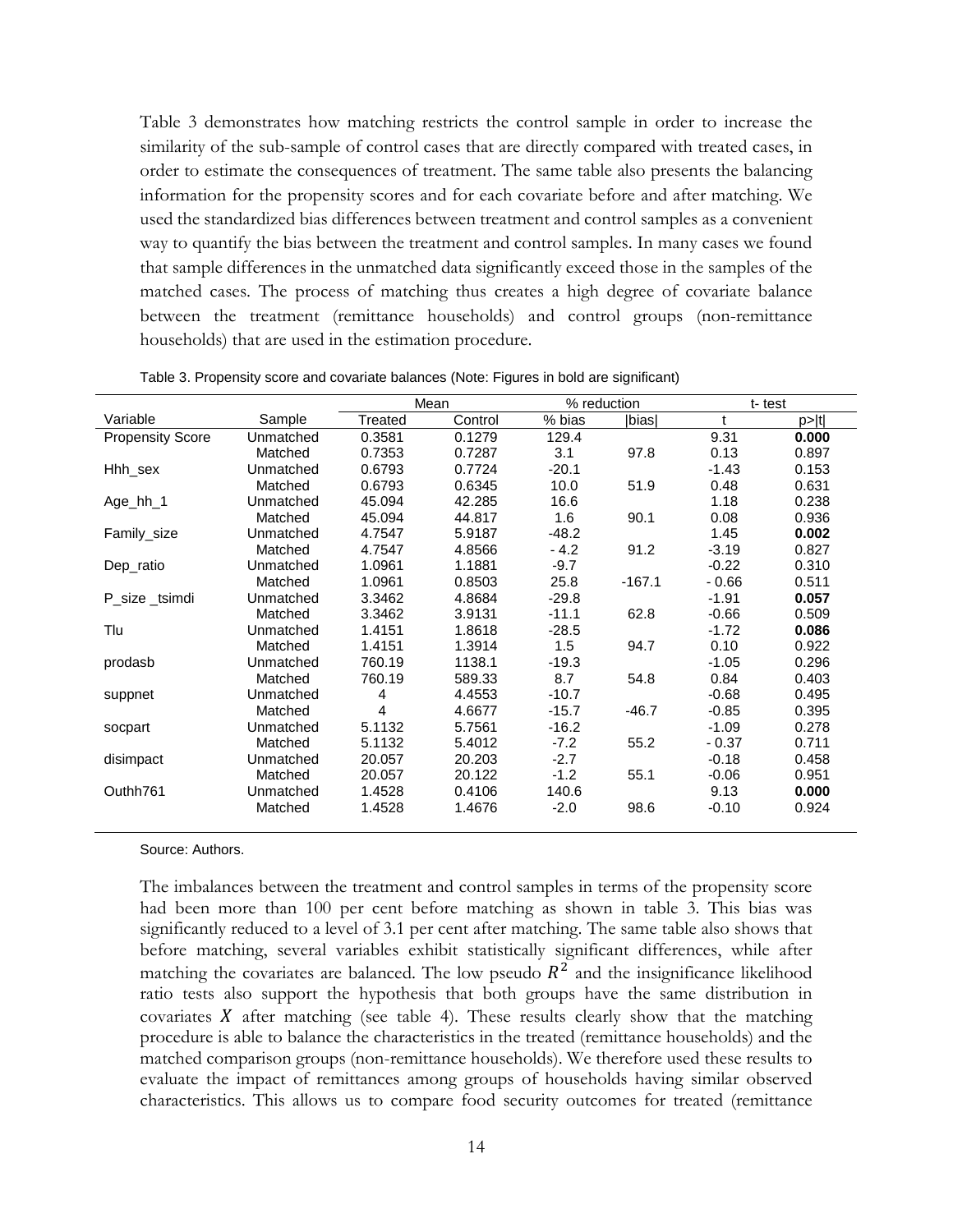households) with the comparison group (non-remittance households) showing a common support.

| Indicator             | Sample    |                 |  |
|-----------------------|-----------|-----------------|--|
| Pseudo R <sub>2</sub> | Unmatched | 0.27            |  |
|                       | Matched   | 0.03            |  |
| $LR X2$ (p-value)     | Unmatched | 75.42(0.000)*** |  |
|                       | Matched   | 4.08 (0.982)    |  |

Table 4. Other covariate balance indicators before and after matching

Notes: \* significant at 10%; \*\* significant at 5%, \*\*\* significant at 1 %

Source: Authors.

#### **6.3 The average treatment effect (ATT)**

The ATT results from table 5 below indicated that the differences in coping strategy index (CSI) between treated and control households is substantial, which is (5.79) and (5.35) for nearest neighbor and kernel matching respectively. Households with access to remittances have on average lower coping strategy index (CSI) than their non-remittance counterparts at 1 per cent significance level. This suggests that households who have access to remittances are more food-secure as shown by lower CSI than their non-remittance comparison group. In the same way, the differences in rCSI between remittance and non-remittance households was (2.23) and (1.89) for the nearest and kernel matching respectively and this differences is statistically significant at 5 per cent. In general the frequency and the severity of coping strategies is high among non-remittance households

| Outcome                                                                | Matching                                                                  | E(Y)    | E(Y)    | Differences in  | $P - Value$ |  |  |
|------------------------------------------------------------------------|---------------------------------------------------------------------------|---------|---------|-----------------|-------------|--|--|
|                                                                        | Algorism                                                                  | Treated | Control | Average outcome |             |  |  |
|                                                                        |                                                                           |         |         | (ATT)           |             |  |  |
|                                                                        | PANEL A: Coping strategy index (CSI)                                      |         |         |                 |             |  |  |
|                                                                        | Treatment: Dummy =1 if the household receives remittance, 0 otherwise     |         |         |                 |             |  |  |
| Impact                                                                 | : Mean Impact                                                             |         |         |                 |             |  |  |
| <b>CSI</b>                                                             | N-neighbor                                                                | 11.25   | 17.04   | $-5.79$         | $0.006***$  |  |  |
|                                                                        | K-matching                                                                | 11.25   | 16.60   | $-5.35$         | $0.006***$  |  |  |
|                                                                        | PANEL B: Reduced Coping strategy index (rCSI)                             |         |         |                 |             |  |  |
|                                                                        | Treatment : $Dummy = 1$ if the household receives remittance, 0 otherwise |         |         |                 |             |  |  |
| Impact                                                                 | : Mean Impact                                                             |         |         |                 |             |  |  |
| rCSI                                                                   | N-neighbor                                                                | 6.44    | 8.67    | $-2.23$         | $0.029**$   |  |  |
|                                                                        | K-matching                                                                | 6.44    | 8.33    | $-1.89$         | $0.029**$   |  |  |
| PANEL C: Household Food Insecurity Access Scale (HFIAS                 |                                                                           |         |         |                 |             |  |  |
| Treatment : Dummy =1 if the household receives remittance, 0 otherwise |                                                                           |         |         |                 |             |  |  |
| Impact                                                                 | : Mean Impact                                                             |         |         |                 |             |  |  |
| <b>HFIAS</b>                                                           | N-neighbor                                                                | 6.37    | 8.67    | $-2.30$         | $0.007***$  |  |  |
|                                                                        | K-matching                                                                | 6.37    | 8.61    | $-2.24$         | $0.007***$  |  |  |
| Food Consumption Score (FCS)<br>PANEL D                                |                                                                           |         |         |                 |             |  |  |
| Treatment: Dummy =1 if the household receives remittance, 0 otherwise  |                                                                           |         |         |                 |             |  |  |
| $Im$ pact:                                                             | Mean impact                                                               |         |         |                 |             |  |  |
| FCS.                                                                   | N-neighbor                                                                | 29.04   | 23.28   | 5.76            | 0.236       |  |  |
|                                                                        | K-matching                                                                | 29.04   | 24.60   | 4.44            | 0.314       |  |  |

Table 5. Differences in ATT for treated and control groups

Notes: \* significant at 10%; \*\* significant at 5%, \*\*\* significant at 1 %

Source:Authors.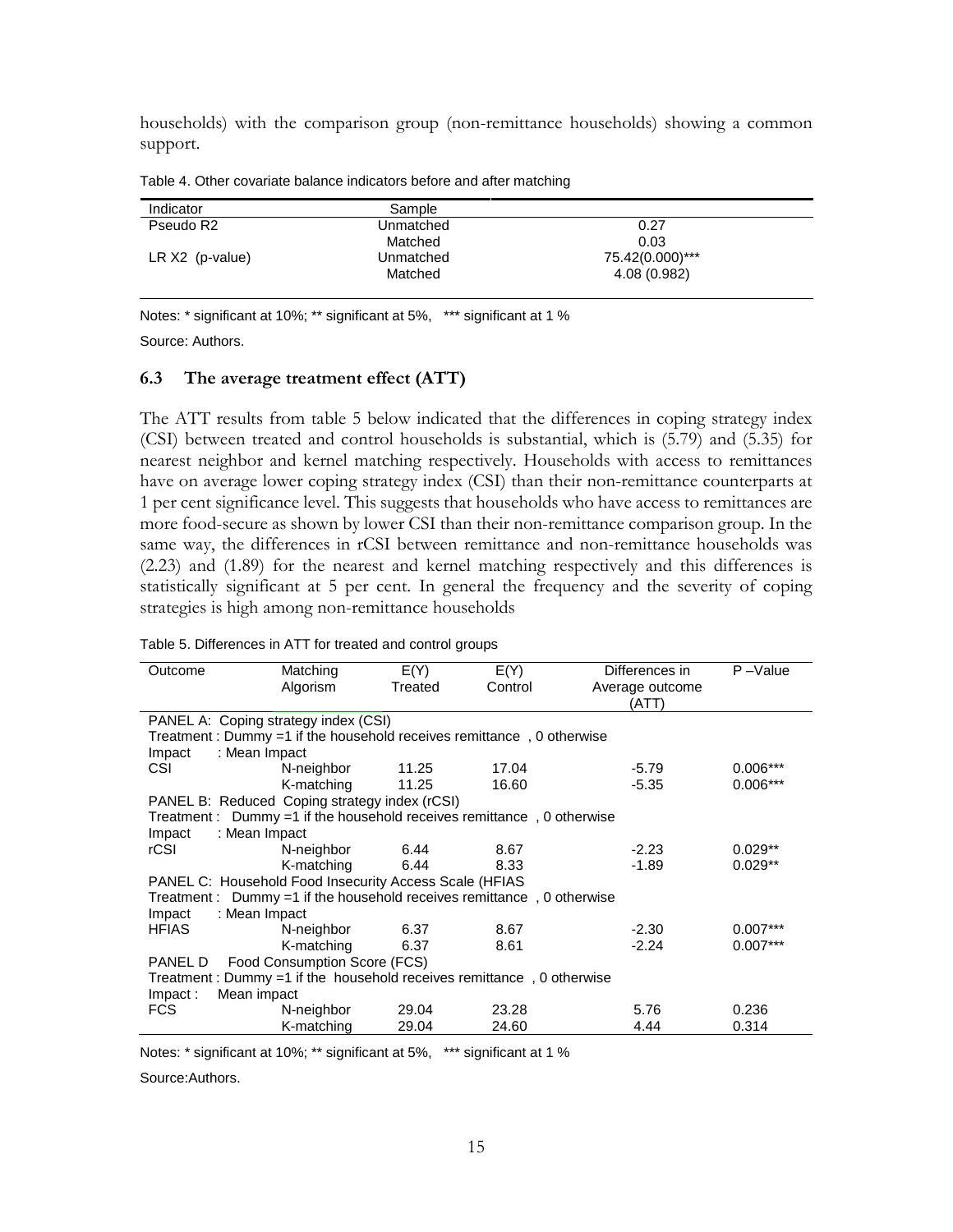In the ATT result for the outcome variable household food insecurity and access scale (HFIAS), a similar trend is reflected. Treated households (households with access to remittance) in the matched sample have lower HFIAS than their comparison (non- remittance) households. The difference between the two groups is (2.30) and (2.24) for nearest neighbour and kernel matching respectively. This again suggests that households with access to remittance are better off in terms of food access than non-remittance households i.e. households with remittance have lower anxiety about not being able to procure sufficient food, higher ability to secure adequate quality food, and lower experience of insufficient quantity of food intake than those without remittance. Again this difference in HFIAS between households with remittance and non-remittance households is significant at 5 per cent for both matching algorithms.

Finally, the ATT difference in FCS revealed that households with remittance have higher FCS than the non-remittance households. The difference in FCS between remittance households and non-remittance households was 5.76 and 4.44 for nearest and kernel matching methods respectively. However, these differences in FCS between treated and control groups are not statistically significant.

#### **7 Conclusions and policy implications**

This paper has examined the impact of remittances on farm household's food security status, using a sample of 301 farm households from two livelihood zones of the Tigray Regional State of Ethiopia. A propensity score matching model was employed to account for selection bias that normally occurs when unobservable factors influence both treatment and outcome variables such as the food security indicators.

Descriptive analysis of the sample data indicates that, compared to non-receiving households, remittance-receiving households are better off in terms of mean total CIS, rCSI as well as HFIAS. Results of the propensity score matching also show that remittances exert a positive and statistically significant effect on household food security indicators i.e. households with access to remittance have lower CSI, rCSI and HFIAS as compared to households without remittance income. These findings are generally consistent with the widely held view that remittance provides food security and poverty alleviation in rural areas of developing countries.

Our findings point to two policy recommendations. First, the positive impact of remittances on CSI, rCSI as well as HFIAS makes it imperative to include migration and remittances as important components of food security programmes in developing countries such as Ethiopia. Food security policies should go beyond just food production measures, and include measures that help in generating adequate levels of effective demand via income growth or transfers policies. In particular, in designing social security policies, governments of developing countries such as Ethiopia should take into account the role played by remittance transfers in addressing food insecurity. It is also high time for governments to seriously consider the need for providing incentives to promote the flows of transfers among families. In particular poverty reduction strategy papers such the Growth and Transformation Plan of the Ethiopian government should incorporate migration-cum-remittances into their program.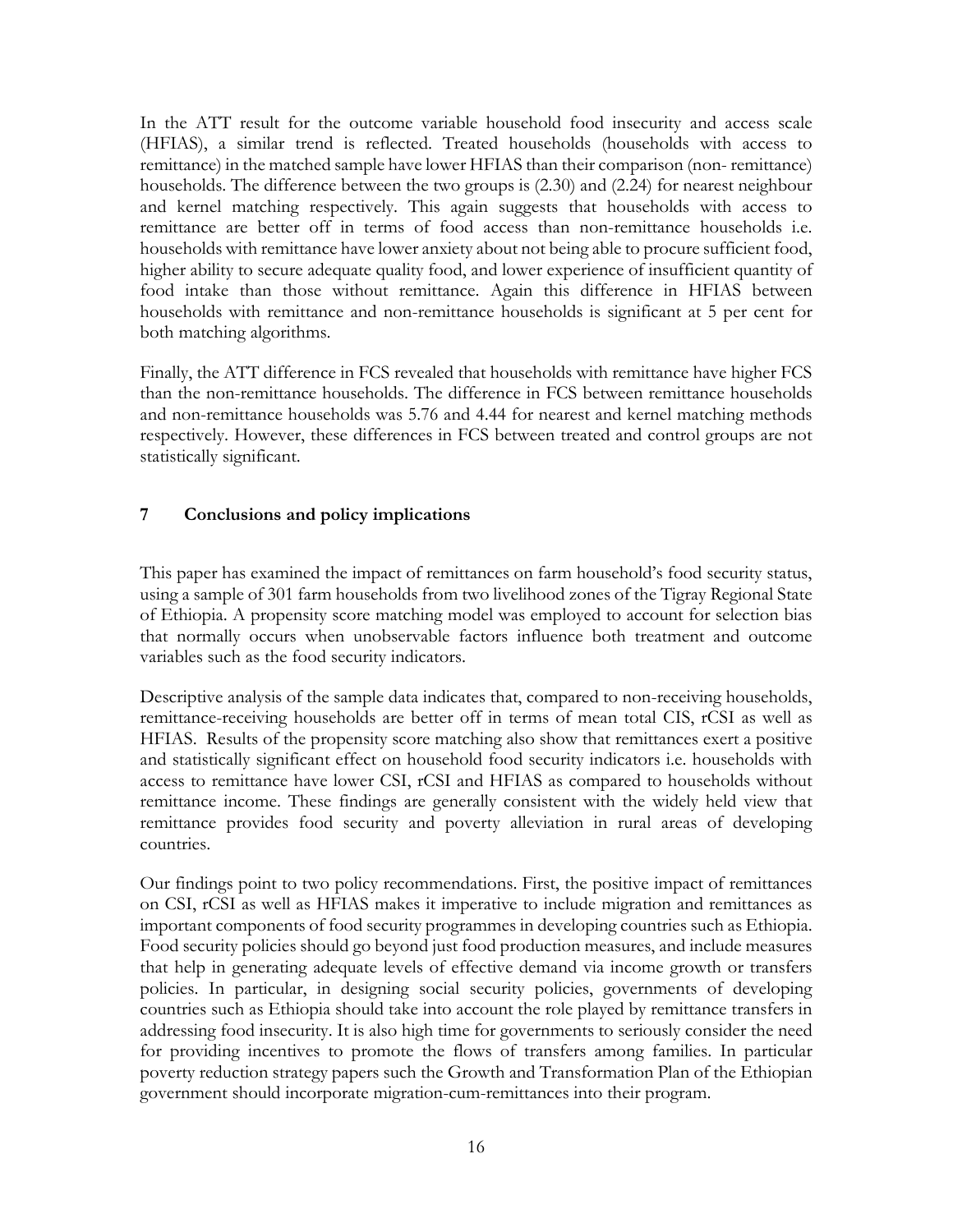#### **References**

- Adams, Jr., R. (1989). Worker Remittances and Inequality in Rural Egypt. *Economic Development and Cultural Change*, 38(1), pp. 45-71.
- Adams, R.H. (1991). The effects of international remittances on poverty, inequality and development in rural Egypt. IFPRI Research Report 86. Washington, DC: International Food Policy Research Institute.
- Adams, R. H., and Page, J. (2005). Do international migration and remittance reduce poverty in developing countries? *World Development*, 33(10), 1645–1669.
- Andersson, L.(2012). Migration, Remittances and Household Welfare in Ethiopia. Work in progress: Unversity of Gothenburg.
- Aredo, D. (2005). Migrant remittances, shocks and poverty in urban Ethiopia: An analysis of micro level panel data. Mimeo, Addis Ababa University.
- Babatunde, R.O., Martinetti, E.C. (2011). 'Impacts of migrant remittances on food security and nutrition of Farming Households in Kwara State, Nigeria'. Contributed paper for the International Conference: Shocks in Developing Countries. June 30 – July 1, 2011, Paris, France.
- Barham, B., & Boucher, S. (1998). Migration, remittances, and inequality: Estimating the net effects of migration on income distribution. *Journal of Development Economics*, 55(2), 307– 331.
- Becker and Ichino, (2002). Estimation of average treatment effects based on propensity scores. *The Stata Journal*, Number 4, pp. 358-377.
- Bohra-Mishra.P. (2011). 'Migration and Remittances during the period of Civil Conflict in Nepal'. Ph.D thesis. Princeton: Woodrow Wilson School of Public and International Affairs, Princeton University.
- Brown, R., & Jimenez, E. (2008). Policy arena: estimating the net effects of migration and remittances on poverty and inequality: comparison of Fiji and Tonga. *Journal of International Development*, 20, 547–571.
- Cox-Edwards and Rodriguez-Oreggia (2009). Remittances and Labor force participation in Mexico: An Analysis Using Propensity Score Matching. *World Development*, Vol.37,No. 5, pp 1004-1014.
- Durand, J., W. Kandel, E.A. Parrado and D.S. Massey. (1996): International migration and Development in Mexican communities. *Demography,* 33(2): 249–264.
- Esquivel, G., and Huerta-Pineda, A. (2007). Remittances and Poverty in Mexico: A Propensity score matching Approach. *Integration and Trade*, No. 27, pp.45-71.
- Geda,A., Tafere,K., and Amedu,M. (2011). Remittance and Remittance Service Providers in Ethiopia. IAES Working Paper No WP-A02-2011. Atlanta: International Atlantic Economic Society.
- Gupta, S., Pattillo, C.A., and Wagh, S. (2009). Effect of remittances on poverty and financial development in Sub-Saharan Africa. *World Development,* 37(1): 104–115.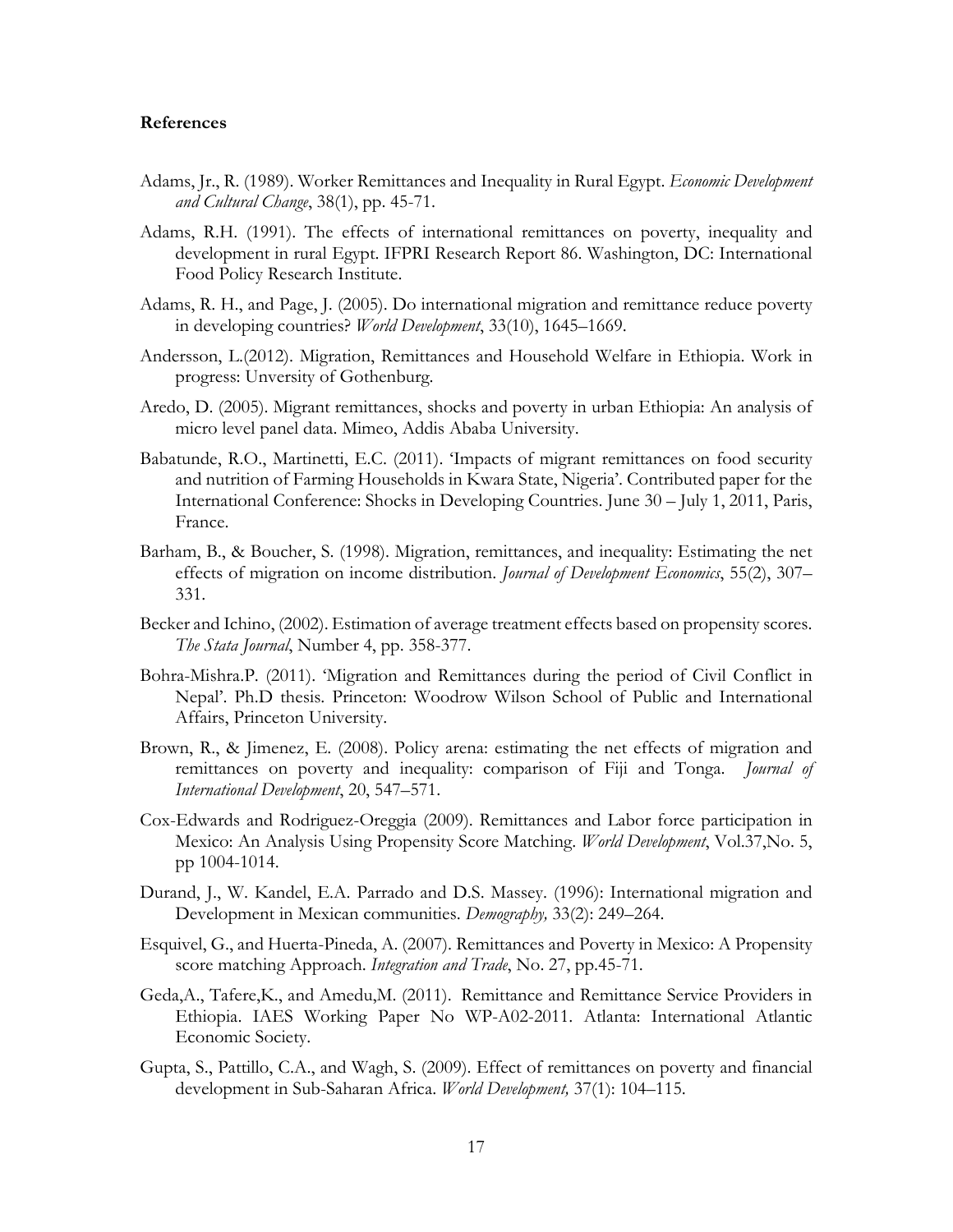- Heckman, J., Ichimura, H. und Todd, P. E. (1997). Matching as an econometric evaluation estimator: evidence from evaluating a job training program. *Review of Economic Studies* 64, H. 4, S. 605-654.
- INSTRAW (2008). Gender, remittances and development: The case of Filippino migration to Italy. Santo Domingo: United Nations International Research and Training Institute for the Advancement of Women (UN-INSTRAW).
- Jalan, J. and M. Ravallion (2003). Estimating the benefit incidence of an anti-poverty program by propensity-score matching. *Journal of Business and Economic Statistics* 21(1):19–30.
- Jimenez, M.A.C. (2009). Household development in Tlapanana: A comparative study between households receiving remittances and households not receiving remittances. *Journal of Poverty,* 13(3): 331–349.
- Kennedy, E. (2003) 'Qualitative Measures of Food Insecurity and Hunger. In *FAO (2003)*, pp. 165-84.
- Lee, W. (2008). Propensity Score Matching and Variations on the Balancing Test. *3rd Conference on Policy Evaluation*, ZEW, Mannheim (Germany), 27-28 October.
- Mansuri, G. (2006). Migration, school attainment and child labor: Evidence from Rural Pakistan, World Bank Policy Research Working paper No. 3945. Washington DC: World Bank.
- Maxwell, Daniel, Jennifer Coates, and Bapu Vaitla (2013). *How Do different Indicators of Household Food Security Compare? Empirical Evidence from Tigray*. Somerville, MA: Feinstein International Center, Tufts University.
- Mberu U. B (2006). Internal Migration and Household Living Conditions in Ethiopia. *Journal of Demographic Research,* Volume 14, article 21, pages 509-540.
- McKenzie, D. (2005). Measuring inequality with asset indicators. *Journal of Population Economics*, Vol.18, No.2, pp 229-260.
- McKenzie, D.and Rapport, H. (2010). Self-selection patterns in Mexico-U.S. Migration: The role of migration networks. *The review of Economics and Statistics*, 92(4):811-821.
- Page, J., and Plaza,S., (2006). Migration Remittances and Development: A Review of Global Evidence. *Journal of African Economies*, 15(2), 245–336,
- Quartey, P. and T. Blankson. (2004). Do migrant remittances minimize the impact of macro volatility on the poor in Ghana? New York: Global Development Network.
- Rosenbaum, P.R., and D.B. Rubin (1983). The Central Role of the Propensity Score in Observational Studies for Causal Effects. *Biometrika* 70(1), 41-55.
- RESAL (1999). 'Employment and labour mobility in Ethiopia' : Brussels: Rural Development and Food Security Division of the European Commission.
- Stark, O. (1991). *The Migration of Labor*. Cambridge, Massachusetts: Blackwell.
- Stark, O., Taylor, J.E., and Yitzhaki, S. (1986). Remittances and inequality. *The Economic Journal*, 96 (383), 722–740.